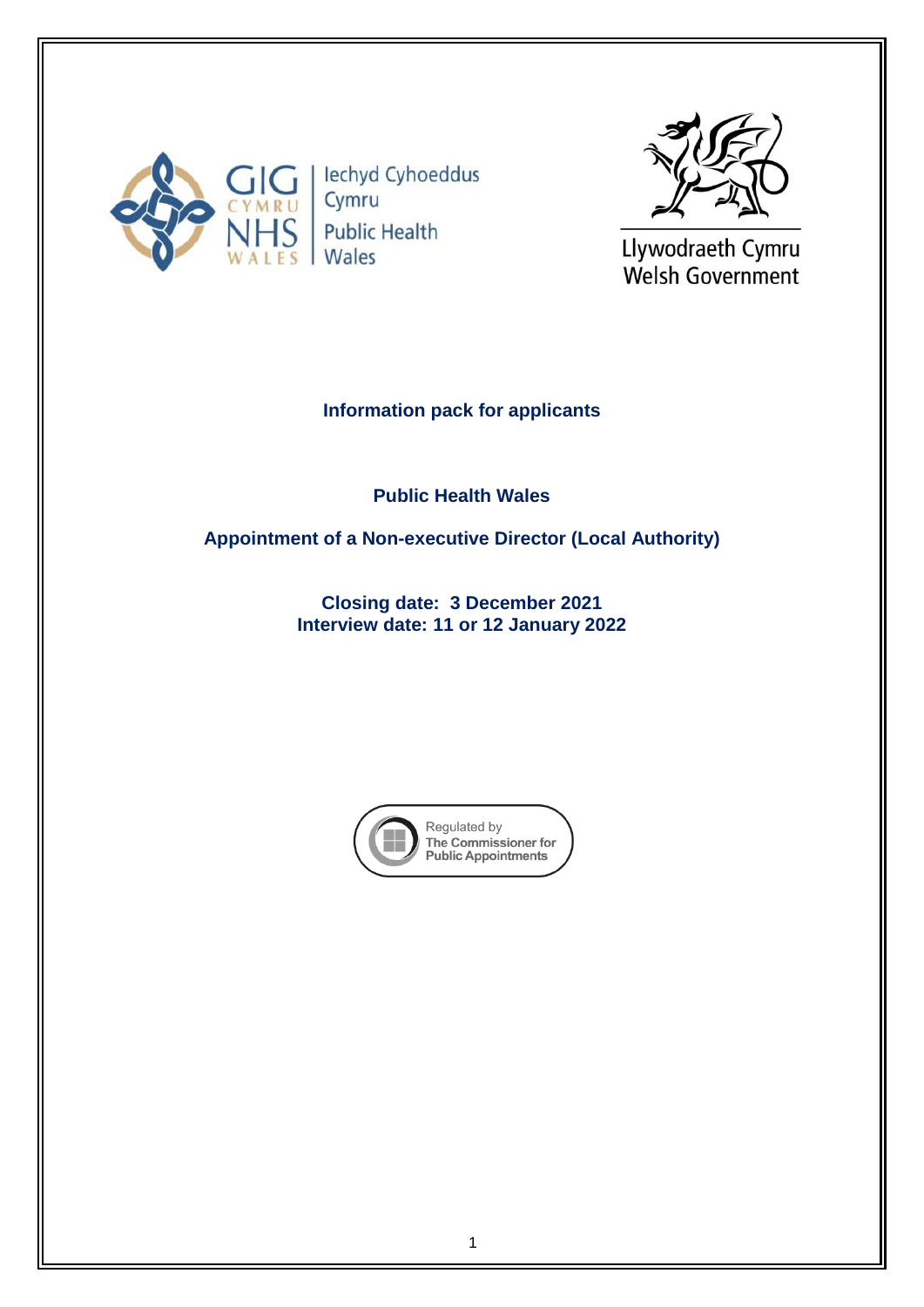# **Contents**

| The key roles that the Board discharges within the organisation are: 9 |  |
|------------------------------------------------------------------------|--|
|                                                                        |  |
|                                                                        |  |
|                                                                        |  |
|                                                                        |  |
|                                                                        |  |
|                                                                        |  |
|                                                                        |  |
|                                                                        |  |
|                                                                        |  |
|                                                                        |  |
|                                                                        |  |
|                                                                        |  |
|                                                                        |  |
|                                                                        |  |
|                                                                        |  |
|                                                                        |  |
|                                                                        |  |
|                                                                        |  |
|                                                                        |  |
|                                                                        |  |
|                                                                        |  |
|                                                                        |  |
|                                                                        |  |
|                                                                        |  |
|                                                                        |  |
|                                                                        |  |
|                                                                        |  |
|                                                                        |  |
|                                                                        |  |
|                                                                        |  |
|                                                                        |  |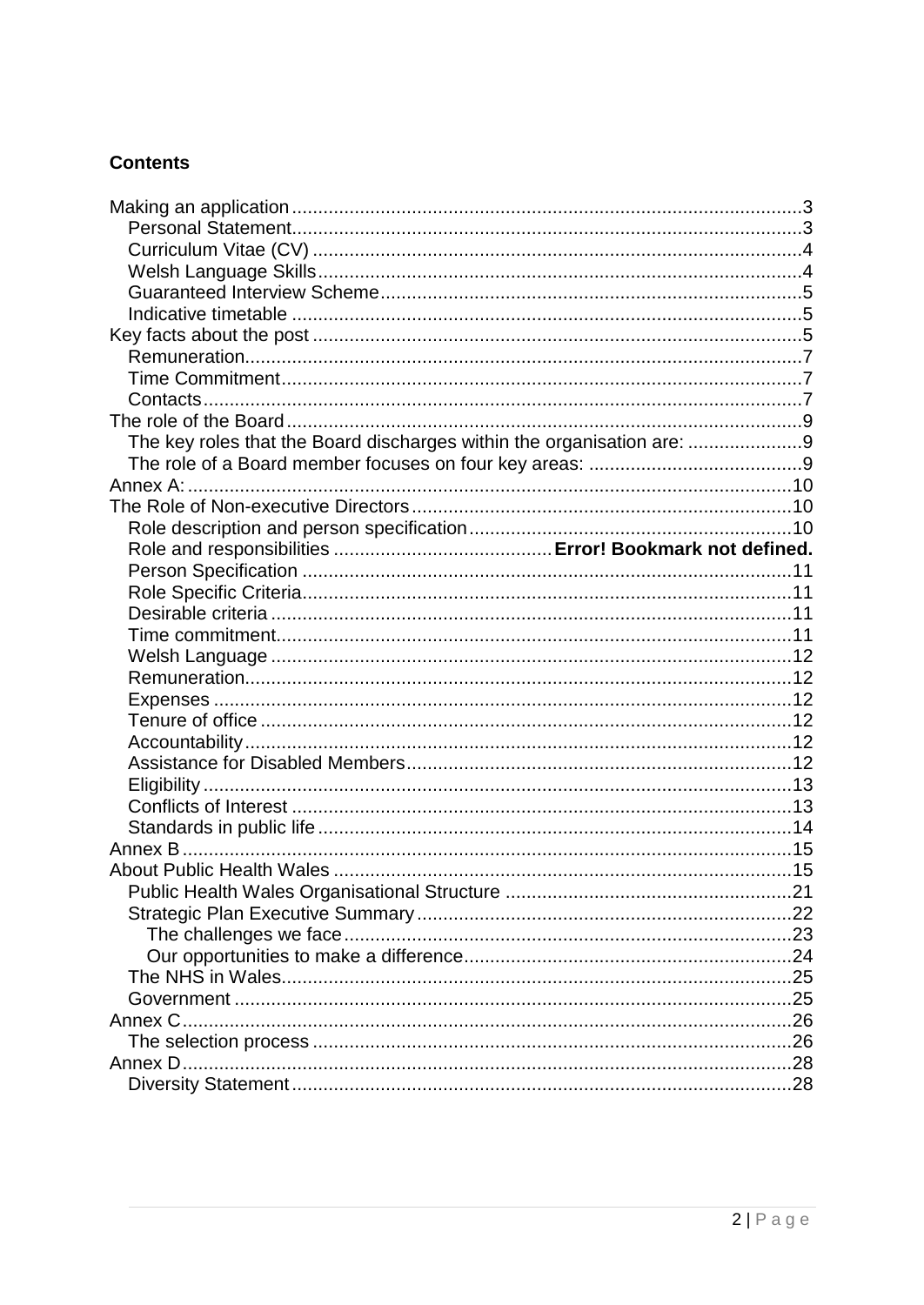## <span id="page-2-0"></span>**Making an application**

Thank you for your interest in the appointment of a Non-executive Director (Local Authority) to the Unitary Board of Public Health Wales; the organisation is constituted as an NHS Trust and is also the National Public Health Institute in Wales. A Nonexecutive Director (Local Authority) is required to fulfil the role of Board member, across the breadth of the Board's role and responsibilities as the Governing Body of the organisation. The Board: sets strategic direction; builds and sustains strategic partnerships; sets risk appetite, approves strategic risks and scrutinises these; oversees delivery against in–year plans; sets the tone and culture of the organisation, ensuring that staff can come to work and thrive as their authentic selves; maintains good governance. The attached Annex provides details on the role of the Nonexecutive Director (Local Authority) and the person specification, the role and responsibilities of Public Health Wales and the selection process.

To make an application please visit the Welsh Government public appointment website here [https://cymru-wales.tal.net/vx/lang-en-GB/mobile-0/appcentre-3/brand-](https://cymru-wales.tal.net/vx/lang-en-GB/mobile-0/appcentre-3/brand-2/candidate/jobboard/vacancy/7/adv/)[2/candidate/jobboard/vacancy/7/adv/](https://cymru-wales.tal.net/vx/lang-en-GB/mobile-0/appcentre-3/brand-2/candidate/jobboard/vacancy/7/adv/)

Once you have registered, you will be able to access the application form. To apply, you will need to submit the application form and **two** supporting documents. The first is a document answering the questions below, set out as a 'personal statement'. This document should be no more than two sides of A4. Your application may be rejected if you exceed this limit. The second document is a full, up to date curriculum vitae. The two documents should be uploaded to the "Reasons for Applying" section of the online application form. There should be a 12pt minimum size of font on the supporting documents.

#### <span id="page-2-1"></span>**Personal Statement**

Your personal statement is your opportunity to demonstrate how you meet each of the criteria as set out in the questions below. How you choose to present this information is a matter for you. However, you should aim to provide detailed examples that demonstrate how your knowledge and experience matches each of the criteria and that describe your actual role in achieving a specific result.

Please also note that your evidence will also be assessed against whether you have the necessary level of experience to effectively operate at Board level.

It will help the selection panel if you can be clear which particular evidence you provide relates to which criteria. Providing separate paragraphs in relation to each criterion is common practice.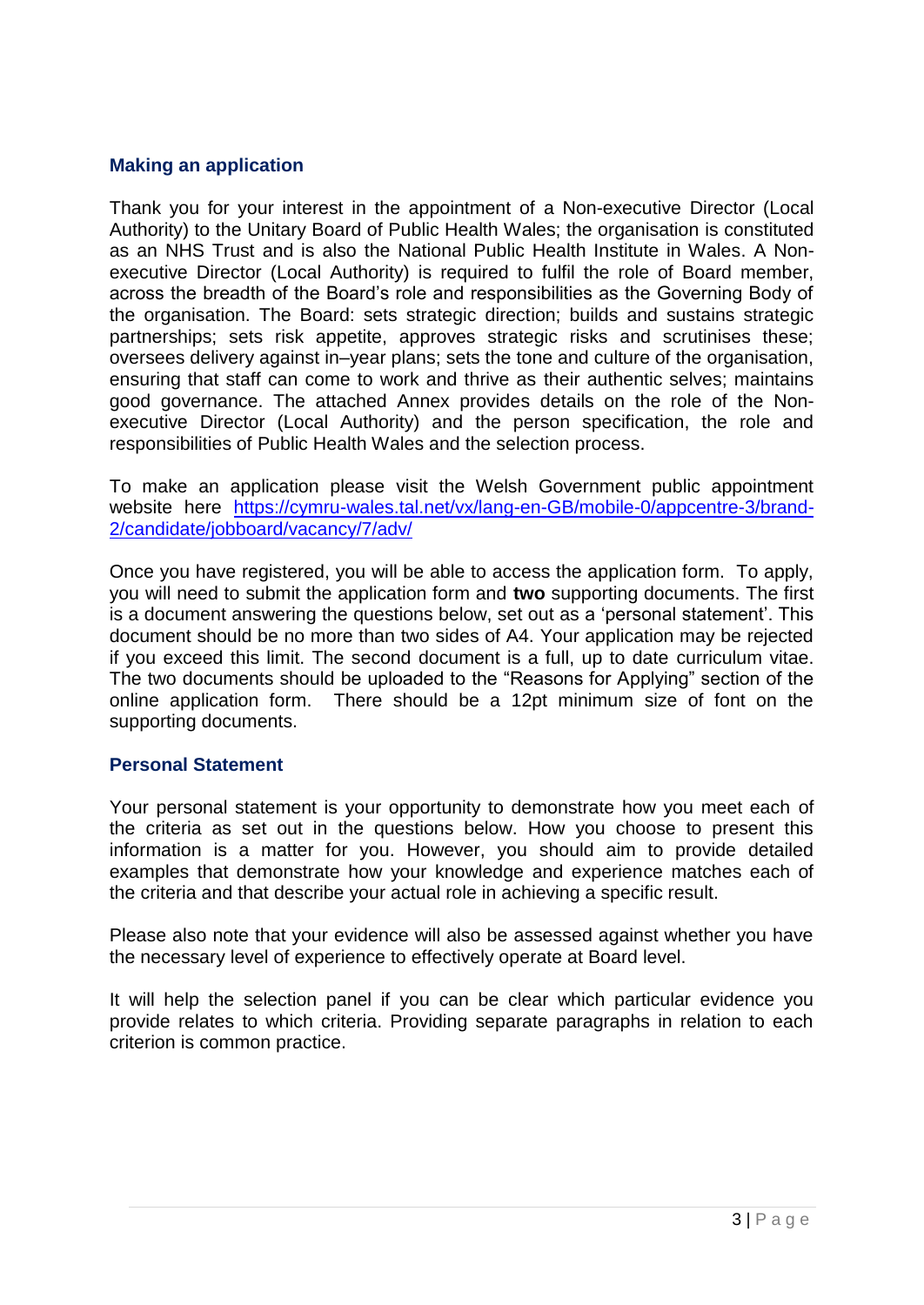# **Questions to answer as part of your application in your personal statement**

- Please describe your understanding of the public health challenges, opportunities and priorities in Wales and how these would apply within Public Health Wales.
- Please give a specific example or examples of when you have had to analyse complex information to contribute to sound decision-making.
- Please describe an occasion when you have worked with someone on an important matter where your perspectives may have differed, but you have still maintained a constructive relationship.
- Please describe what you consider the key role of a Non-executive Director in a Unitary Board environment; and give an example of how you have, or how you would, fulfil this role.
- Please outline how you meet the relevant role specific criteria as set out on page 9.

# <span id="page-3-0"></span>**Curriculum Vitae (CV)**

Please ensure that your CV includes brief details of your current or most recent post and the dates you occupied this role. Please identify any past or present Ministerial appointments.

## <span id="page-3-1"></span>**Welsh Language Skills**

As a national NHS organisation, Public Health Wales is working to strengthen its bilingual service provision across Wales and to engage with the population effectively in both Welsh and English. It is committed to ensuring that the diversity of its Board is representative of Wales, its communities and its bilingual profile. Consequently, the ability to communicate in both Welsh and English is a **desirable requirement** for appointment to this post.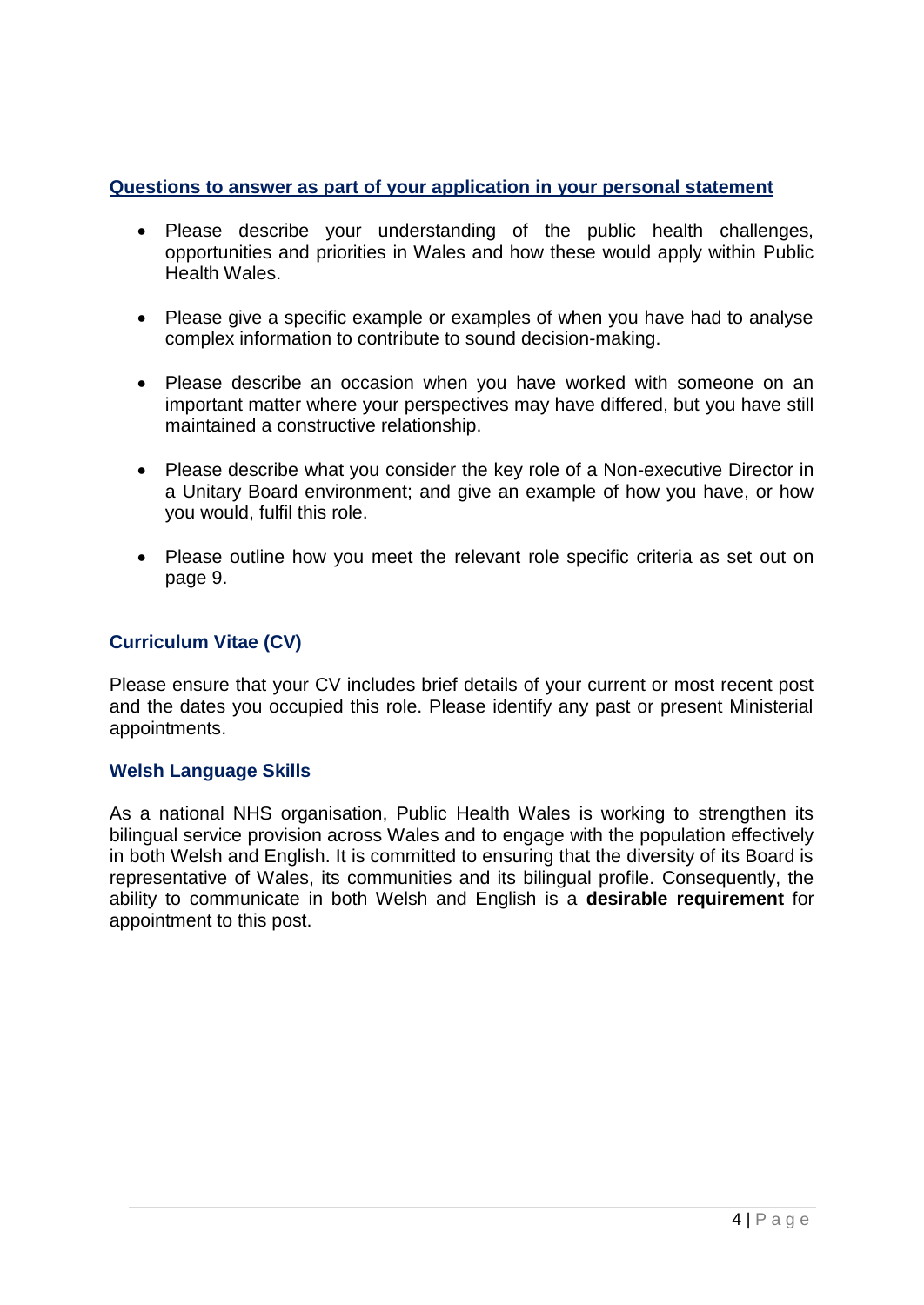# <span id="page-4-0"></span>**Disability Confident**

The Welsh Government accepts the social definition of disability, in which it is recognised that barriers in society act to disable people who have impairments or health conditions or who use British Sign Language. We are committed to removing barriers so that all staff can perform at their best. The Equality Act 2010 uses the medical definition of disability ("a physical or mental impairment which has a substantial and long-term impact on a person's ability to carry out normal day to day activities").

We guarantee to interview anyone who is disabled whose application meets the minimum criteria for the post. By 'minimum criteria' we mean that you must provide us with evidence in your application which demonstrates that you generally meet the level of competence for the role and any qualifications, skills or experience defined as essential.

If you would like a guaranteed interview, please contact Public Appointments Team by email [PublicAppointments@gov.wales](mailto:PublicAppointments@gov.wales) to let them know.

If you have an impairment or health condition, or use British Sign Language and need to discuss reasonable adjustments for any part of this recruitment process, please contact Public Appointments team as above as soon as possible and a member of the team will contact you to discuss your requirements and any questions you may have.

## <span id="page-4-1"></span>**Indicative timetable**

| <b>Closing date:</b>          | 3 December 2021       |  |
|-------------------------------|-----------------------|--|
| <b>Shortlisting complete:</b> | w/c 6 December 2021   |  |
| Interviews held:              | 11 or 12 January 2022 |  |
| <b>Start date:</b>            | 1 April 2022          |  |

## <span id="page-4-2"></span>**Key facts about the post**

Public Health Wales is the National Public Health Institute in Wales. Its purpose is [Working to achieve a healthier future for Wales'](https://phw.nhs.wales/about-us/our-priorities/) and, in delivering this, it plays a pivotal role in driving improvements in population health and well-being, reducing health inequalities, improving healthcare outcomes, protecting the public and supporting the development of health in all policies across Wales

The Long Term Strategy sets out how we will focus our collective efforts, expertise and resources to achieve a healthier future for Wales through our seven inherently linked key strategic priorities. This is now even more important than ever as we continue to respond to, measure and learn from, the impact that the Coronavirus (COVID-19) pandemic is having, and will continue to have, on the people of Wales, the wider United Kingdom and internationally.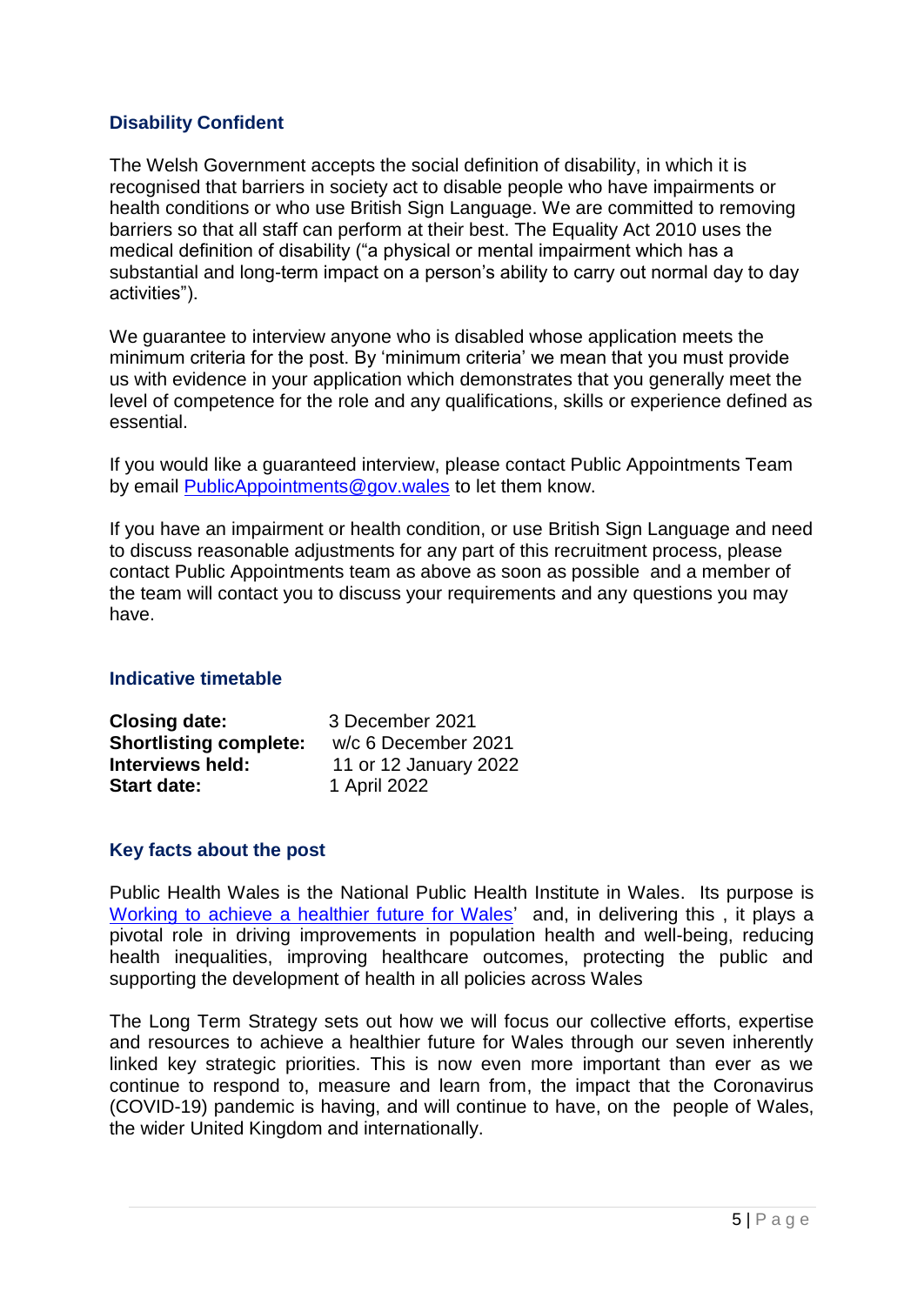Public Health Wales is an ambitious and innovative organisation; the team of 2097 talented people plays a pivotal role in driving improvements in population health and wellbeing, reducing health inequalities, improving healthcare outcomes, protecting the public and supporting the development of health in all policies across Wales through its World Health Organization Collaborating Centre.

Since February 2020, the entire organisation has been focused on providing system leadership for, responding to and advising on, the COVID-19 pandemic. This has required substantial scaling up of the health protection, microbiology, communicable disease surveillance and policy advice activities at an unprecedented pace and scale. The organisation has grown significantly with additional resources (226 additional staff) going into our microbiology laboratories, together with a new laboratory opening in December 2020, and additional staff across our health protection activities with the potential for this to grow further. The substantial mobilisation of the organisation has impacted on our ability to maintain other key activities and we have worked innovatively to endeavour to commission additional activity in relation to our broader population health activities to advise on public health interventions that mitigate the socio-economic and health and wellbeing indirect harms of COVID-19.

Notwithstanding this, it is an opportunistic time for public health in Wales, with an innovative and progressive policy and legislative context that firmly places health, well-being and sustainability at the forefront of public services in Wales. Three significant drivers for this are: the Well-being of Future Generations (Wales) Act, the Programme for Government: Prosperity for All, the national strategy, and A Healthier Wales: our plan for health and social care.

Our focus is very clear. To achieve improvements in health and well-being at scale and pace and national and local teams in thinking, engaging and working with partners differently and managing change well. We also need to support our partners including communities, workplaces, the NHS, local authorities, the third sector, police, fire and rescue and housing agencies, in becoming public health advocates and champions within and across communities.

Additionally, there is a need to modernise how we, and the wider public health system, engages, interacts and communicates with the general public and communities. Never has this been more important than during the COVID-19 pandemic and the advice, in the form of the Health Protection Response Plan, that we developed for the Welsh Government to underpin the implementation of the current Test Trace Protect Strategy. This has become the operational model in Wales which is based on multi-agency, collaborative working within a consistent all Wales framework.

We have also established a number of key strategic partnerships and collaborations to drive improvements in health, well-being and sustainability across Wales – with a particular focus on building resilience and the wider determinants. Building a Healthier Wales is a cross sector approach to shifting billions of Welsh Government budget to prevention and early intervention, through the implementation of five key cross sector priorities agreed with partners. CymruWellWales, a cross sector strategic partnership, is leading for Wales on the first 1000 Days and the Wales Adverse Childhood Experience (ACEs) Support Hub, the Early Action Together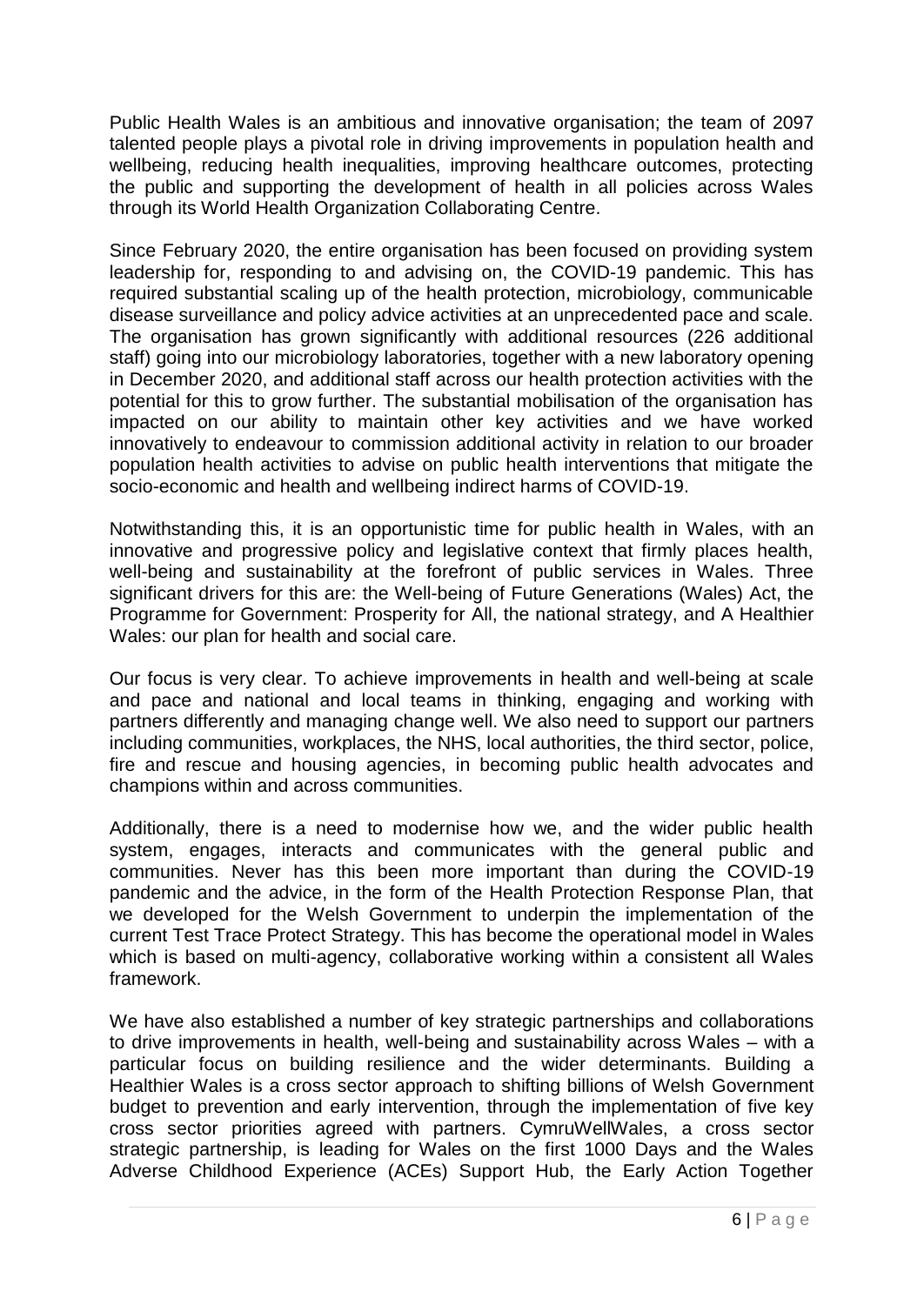national programme with Public Health Wales and the police and criminal justice system. This aims to embed a public health approach to policing in Wales and a strategic Health and Housing Partnership for Wales.

*Wales is a global leader in public health policy, testament to the fact Public Health* Wales is a World Health Organization (WHO) *Collaborating Centre. In working with world leading experts in the WHO, and throughout their international networks, we can better understand which public health policies and interventions work best for the people of Wales and for those in other nations around the world.*

Through the Well-being of Future Generations Act in Wales, we have a unique policy and legislative context to underpin our transformation programme to exploit the opportunities for a healthy and sustainable Wales. You will be joining an innovative, open and ambitious organisation with the most amazing and talented people across all of our functions, who have played and continue to play an unprecedented part in the COVID-19 response. Through our people, we strive to drive improvements in population health outcomes across the broad range of our functions through focused, data-informed, evidence-based interventions and approaches that yield the greatest impact and biggest return on investment.

Public Health Wales is constituted as an NHS Trust and is seeking to appoint a Non-Executive Director to its Board. This is a significant opportunity to use your skills and experience to make a contribution to its vision: *Working to achieve a healthier future for Wales*.

<span id="page-6-1"></span><span id="page-6-0"></span>

| <b>Remuneration</b>    | £9,360 per annum.                                                                                                                                                                                                                               |
|------------------------|-------------------------------------------------------------------------------------------------------------------------------------------------------------------------------------------------------------------------------------------------|
| <b>Time Commitment</b> | The post of Non-executive Director (Local<br>Authority) is based on a notional commitment of a<br>minimum of (four) 4 days per month but this will be<br>subject to organisational demands and is often<br>higher than the minimum requirement. |

## <span id="page-6-2"></span>**Contacts**

For further information regarding the selection process, please contact: Public Appointments Team [Publicappointments@gov.wales](mailto:Publicappointments@gov.wales)

For further information regarding the role of Non-Executive Directors, please contact:

Helen Bushell, Board Secretary and Head of Board Business Unit, Public Health Wales Tel: 07711 819665 Email: [helen.bushell@wales.nhs.uk](mailto:helen.bushell@wales.nhs.uk)

For further information about Public Health Wales, you may wish to visit the organisation's website:<http://www.publichealthwales.wales.nhs.uk/>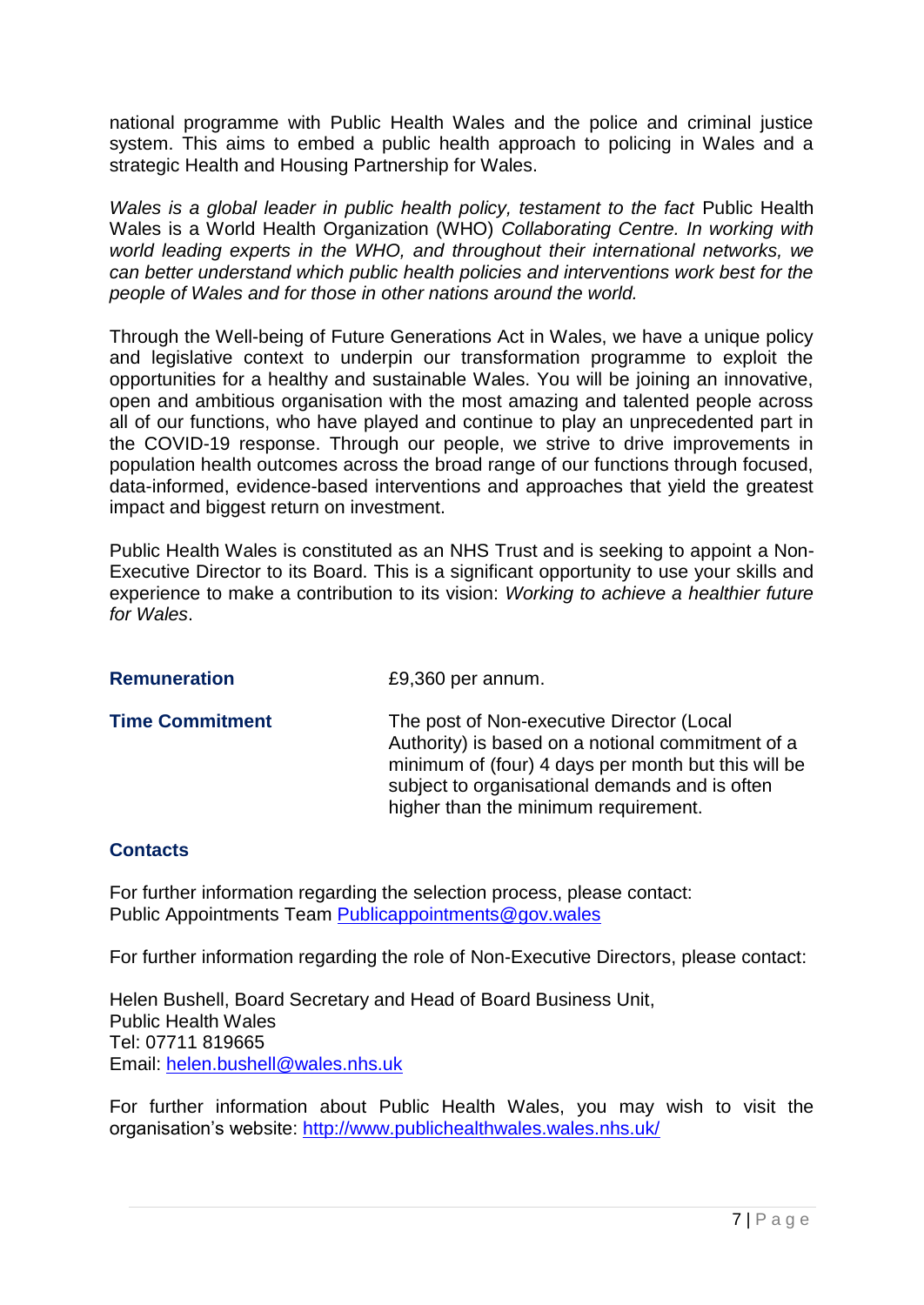If you need any further assistance in applying for this role, please contact the Public Appointments Team on **Publicappointments@gov.wales** 

For further information about Public Appointments in Wales, please visit [www.gov.wales/publicappointments](http://www.gov.wales/publicappointments)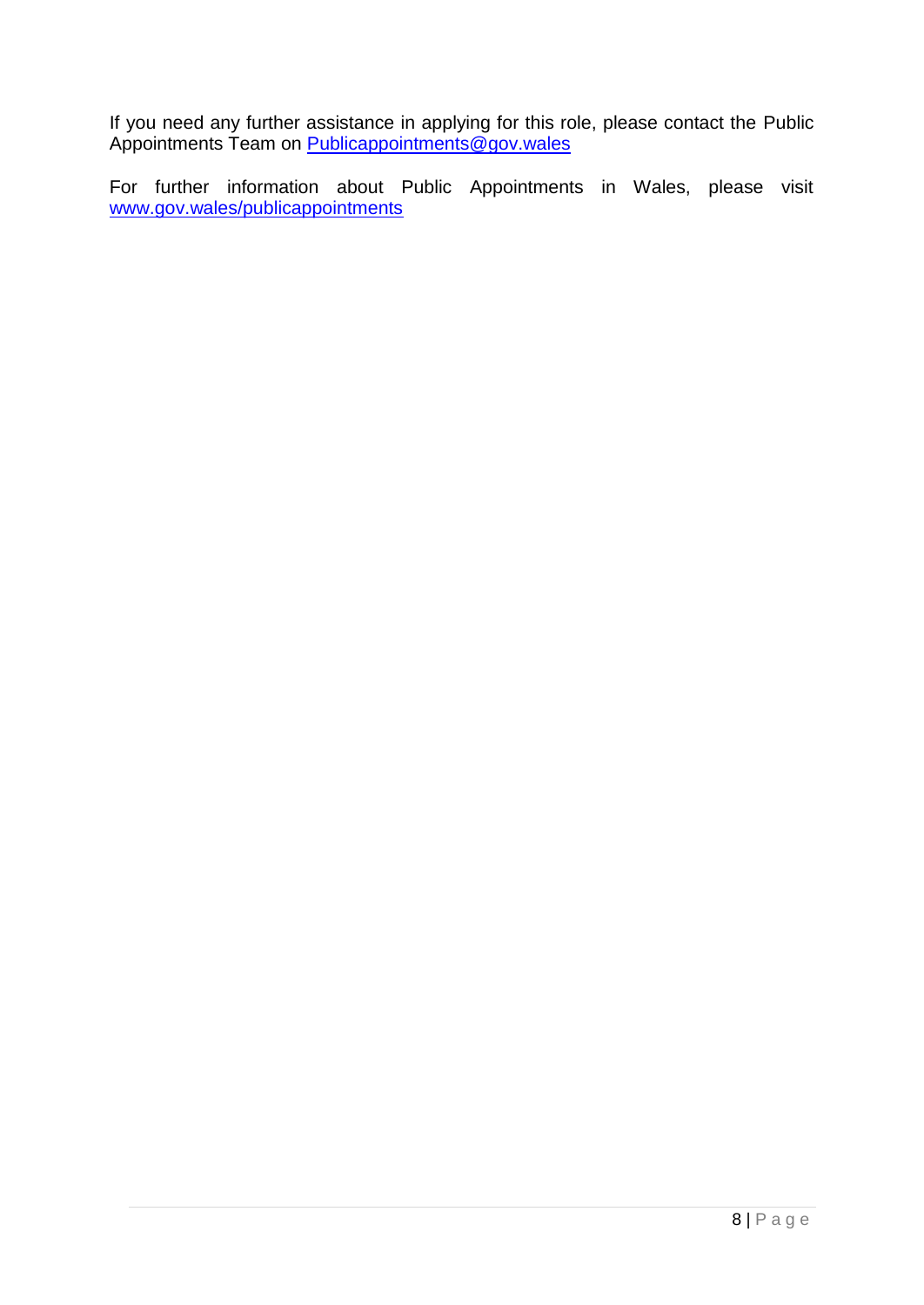# <span id="page-8-0"></span>**The role of the Board**

#### <span id="page-8-1"></span>**The key roles that the Board discharges within the organisation are:**

- $\triangleright$  formulating strategy and setting the direction of the organisation
- $\triangleright$  ensuring accountability by holding the Executive to account for the delivery of the strategy and through seeking assurance that the systems of control are robust and reliable
- $\triangleright$  setting the risk appetite for the organisation, determining the key strategic risks and overseeing the management and mitigation of those risks
- $\triangleright$  setting a healthy tone and culture for the Board and the organisation
- $\triangleright$  building and sustaining strategic partnerships
- delivering good governance

#### <span id="page-8-2"></span>**The role of a Board member focuses on four key areas:**

- **Strategy:** to contribute to strategic development and decision-making
- **Performance:** to ensure that effective leadership and management arrangements are in place discharged through an effective Executive Team. To hold the Executive to account for its performance in meeting agreed goals and objectives through purposeful challenge and scrutiny, and to monitor the reporting of performance
- **Financial and risk management:** to ensure that financial information is accurate and that financial controls and systems of risk management and assurance are robust and defensible. To ensure that all strategic risks are identified, managed and mitigated appropriately.
- **Behaviours**: to live the values of the organisation, comply with the highest ethical standards of integrity and probity and comply fully with the Code of Conduct. Board members should demonstrate through their behaviour that they are focusing on their responsibilities to citizens, our staff and our stakeholders.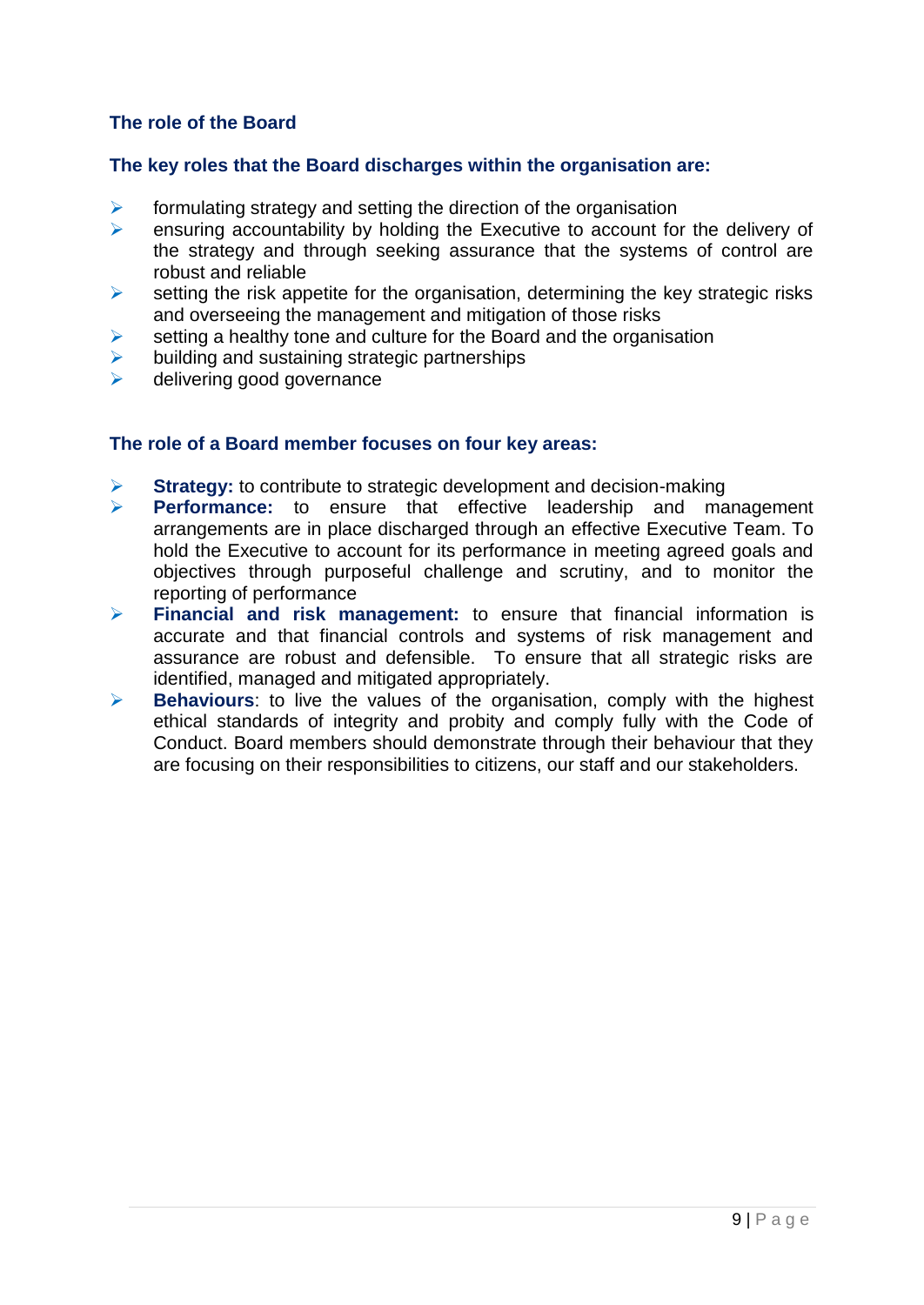## **Annex A:**

# <span id="page-9-1"></span><span id="page-9-0"></span>**The Role of Non-executive Directors**

### <span id="page-9-2"></span>**Role description and person specification**

This is an exciting time for Public health Wales as we embark on a new Long Term Strategy and is a great opportunity to use your skills and experience to make a contribution to our vision *'Working to achieve a healthier future for Wales*'.

#### **Role and responsibilities**

Non-executive Directors will, among other things:

- $\triangleright$  Discharge effective governance of the organisation, in all its integrated forms. The Board is a Unitary Board, and Executive and Non-Executive Directors are collectively responsible for Board-level decision-making. Non –Executive Directors have a scrutiny and oversight role and to bring their experience and expertise to bear in support of the Board discussions and decisions.
- $\triangleright$  Set the tone and culture for the organisation, ensuring that all staff can come to work and thrive as their authentic selves, without fear of discrimination or disadvantage of any kind.
- $\triangleright$  To maintain a 'line of sight' from the Board to the front line and back again.
- $\triangleright$  Contribute to the work of the Board based upon your independence, past experience and knowledge, and your ability to stand back from day to day operational management.
- $\triangleright$  Contribute to a joined up, robust and transparent decision-making process at Board level, to ensure openness and accountability foe decisions made.
- $\triangleright$  Be expected to have sufficient working knowledge of Public Health Wales' services and functions to ensure good governance, effective risk assessment and management and delivery against approved plans.
- $\triangleright$  Work closely with other public, private and voluntary bodies, to ensure that all relevant views are taken into account during the decision-making process. The interests of service users should be paramount in this respect.
- Analyse, and critically review, complex information to ensure that decisionmaking is as informed as possible.
- $\triangleright$  Oversee the effective stewardship of resources, ensuring openness and accountability in the allocation and utilisation of resources
- $\triangleright$  Where NEDs have a specific portfolio, to reflect the views of portfolio stakeholders at Board level.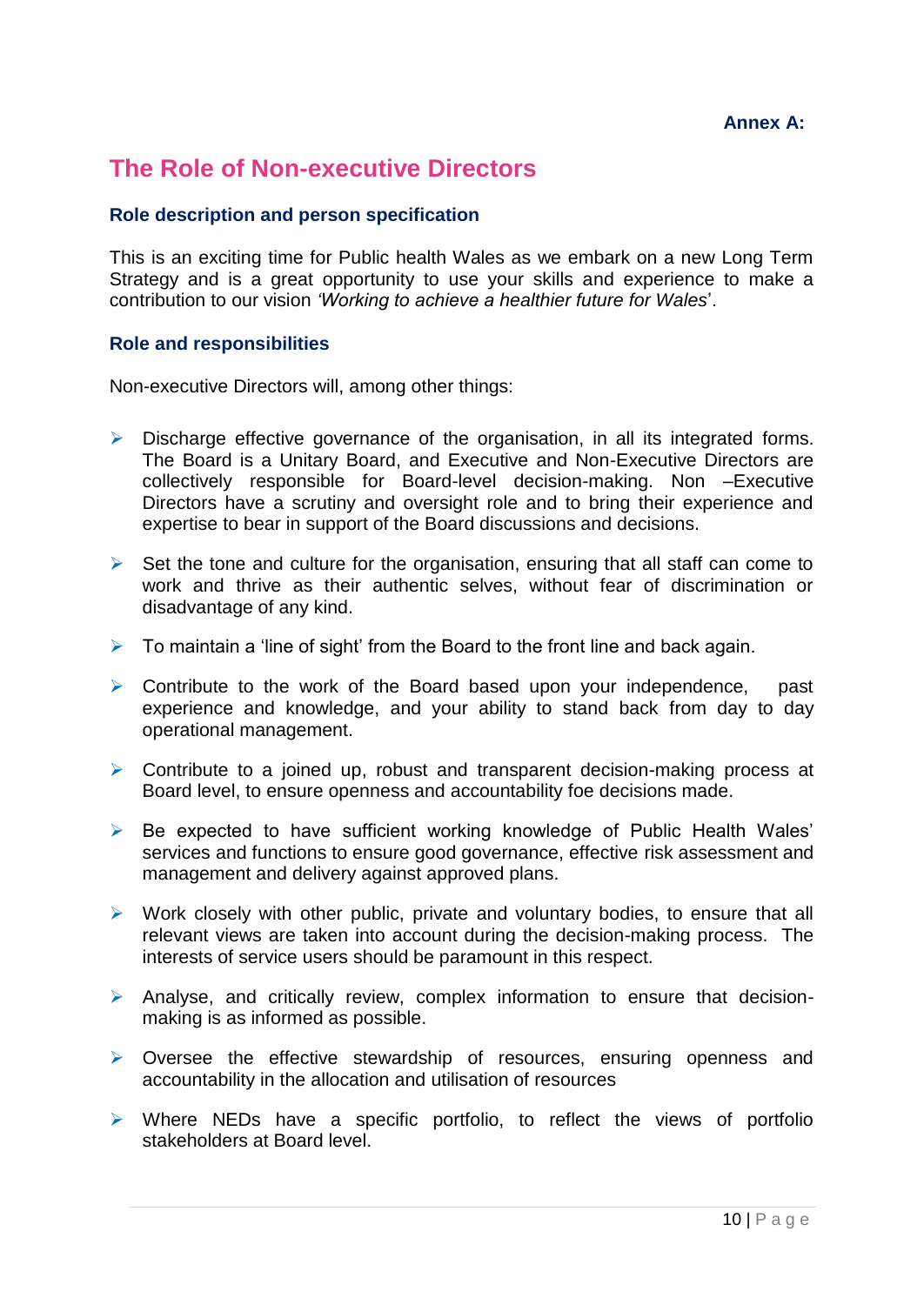$\triangleright$  Discharge the role in accordance with the Nolan Principles and the Public Health Wales' Board Etiquette.

# <span id="page-10-0"></span>**Person Specification**

You will most likely have, or will have had, substantial experience in working/ having worked at a senior level in a Local Authority environment. Your understanding and appreciation of population health related issues in Wales and the role of Local Authorities in this context, as part of the wider health and care system, is essential.

To be considered, you must be able to demonstrate that you have the qualities, skills and experience to meet all the essential criteria for appointment.

To be considered, you must be able to demonstrate that you have the qualities, skills and experience to meet all the essential criteria for appointment.

## <span id="page-10-1"></span>**Role Specific Criteria**

Public Health Wales works in strategic partnership with local authorities across Wales, this partnership being pivotal to the achievement of our mission and vision to improve the health and well-boing of the people of Wales. It is important that we maintain effective links and maximise our combined efforts with all Local Authorities via both formal and informal networks. We are therefore seeking applications from people with past or present **knowledge and experience of working with, or within, local authorities in Wales**, to bring this vital perspective to the Board table.

In your application you will need to demonstrate:

- A knowledge and understanding of the role of a local authority/ies in Wales;
- Ability to apply your knowledge and understanding of local authority matters, in relation to public health and the wider determinants of health, in a strategic Board environment;
- An understanding of the issues affecting Local Authorities nationally and the ability to work in partnership to achieve joint / desired outcomes;
- Experience of working at a senior executive or Board level.

Public Health and well-being are important for everyone in Wales and we welcome applications from people who reflect the rich diversity of the population.

#### <span id="page-10-2"></span>**Desirable criteria**

 $\triangleright$  You will have ideally served in a non-executive or trustee role, at a national level.

## <span id="page-10-3"></span>**Time commitment**

The post of Non-executive Director (Local Authority) to Public Health Wales NHS Trust is based on a notional commitment of a minimum of four (4) days per month but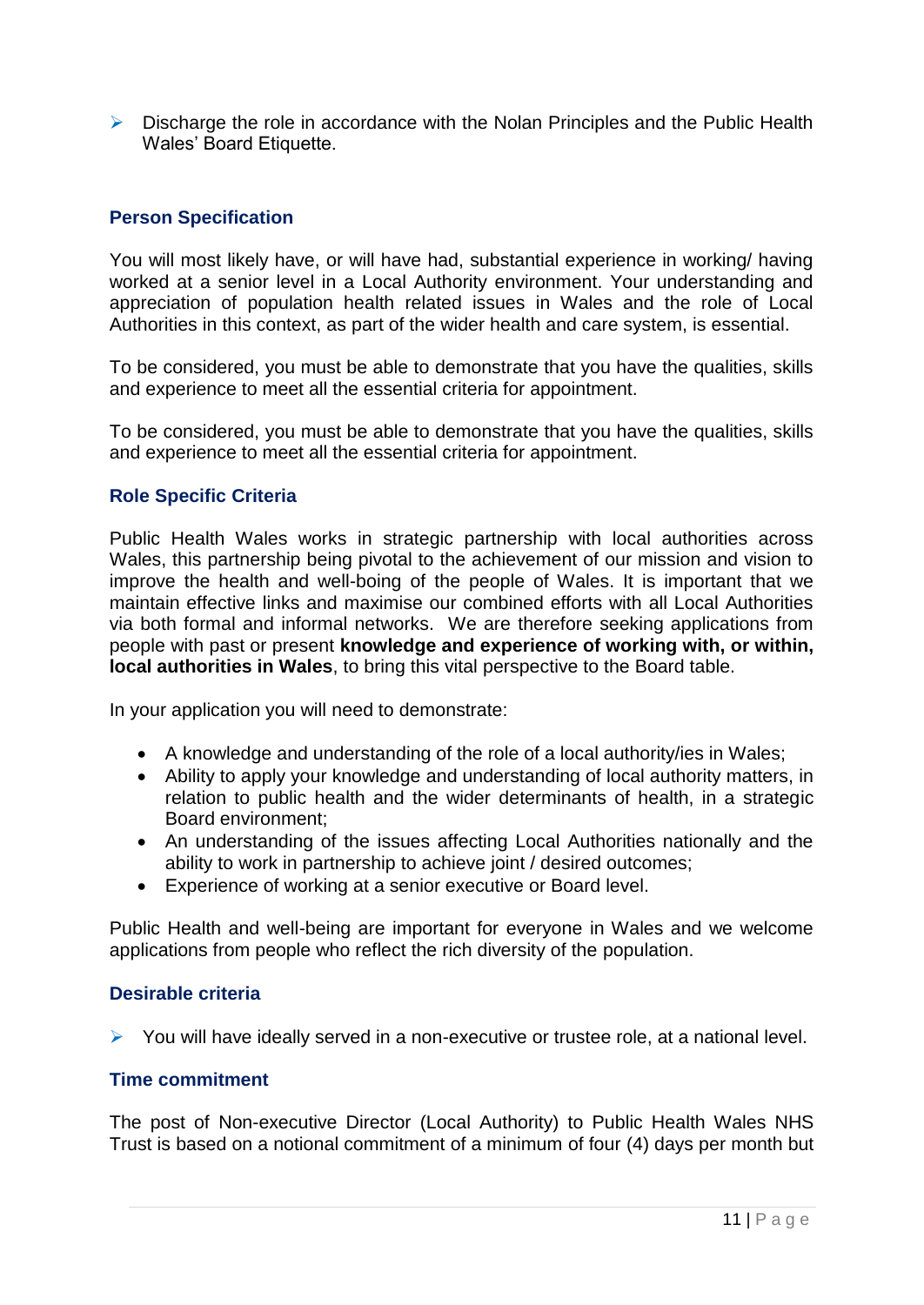this will be subject to organisational demands and is often higher than the minimum requirement.

### <span id="page-11-0"></span>**Welsh Language**

Welsh language skills are desirable for this appointment. All candidates will be expected to display empathy towards the language and demonstrate leadership to strengthen bilingual service provision within the NHS in Wales.

#### <span id="page-11-1"></span>**Remuneration**

The post of Non-executive Director (Local Authority) will be paid at £ 9,360 per annum paid monthly or quarterly in arrears as agreed with the Trust.

Where a Non-executive Director is allowed time off from their current employment with pay to perform their duties, they will receive no additional remuneration for undertaking the Non-executive Director role. They will be treated in the same way as other employees who are given paid time off to undertake public duties.

#### <span id="page-11-2"></span>**Expenses**

You will be entitled to be re-imbursed, if appropriate, against receipts for travel and subsistence expenses incurred while on Trust business. Expenses must be claimed within three months of them being incurred unless there are exceptional circumstances.

Childcare and other dependent expenses may also be paid, on production of receipts, for additional costs incurred while undertaking Trust work.

#### <span id="page-11-3"></span>**Tenure of office**

The Minister for Health and Social Services determines the length of the appointment, which will initially be up to four (4) years. However, this is subject to the Non-executive Director remaining eligible for the role for the duration of the term. Board members may stand for a maximum of eight (8) years.

#### <span id="page-11-4"></span>**Accountability**

Non-executive Directors are appointed by the Minister for Health and Social Services and are accountable to the Minister through the Chairperson for carrying out their duties and for their performance.

#### <span id="page-11-5"></span>**Assistance for Disabled Members**

Where appropriate all reasonable adjustments will be made to enable Non-executive Directors to effectively carry out their duties.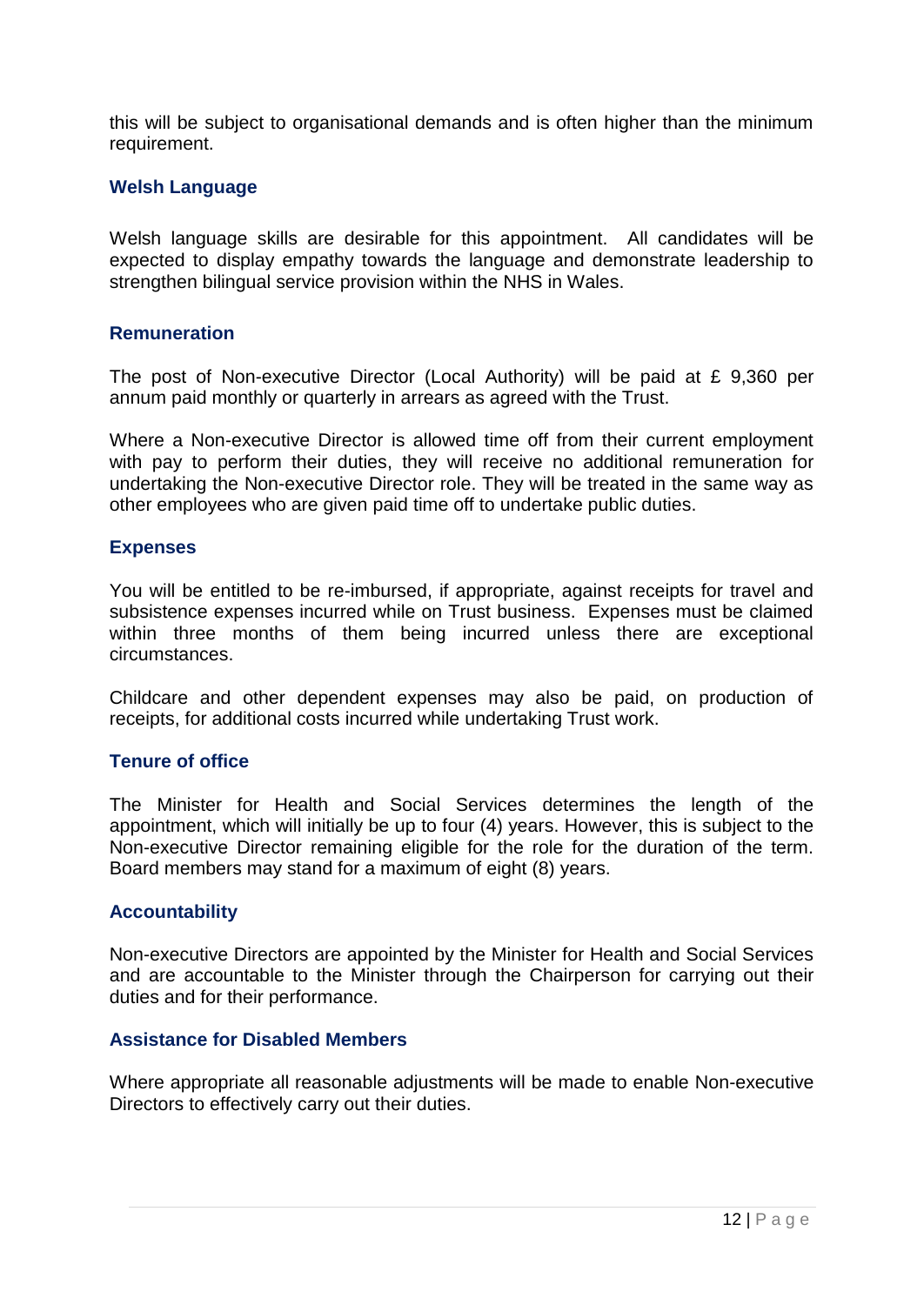# <span id="page-12-0"></span>**Eligibility**

A person shall be disqualified from appointment if he/she:

- a. has within the preceding 5 years been convicted in the UK, Channel Islands or the Isle of Man of any offence and has had passed on him/her a sentence of imprisonment (whether suspended or not) for a period of not less than 3 months;
- b. has been adjudged bankrupt or has made a composition or arrangement with his creditors;
- c. has been dismissed, otherwise than by reason of redundancy, or non-renewal of a fixed term contract, from any paid employment with a health service body;
- d. is a person whose tenure of office as the chair, member or director of a health service body has been terminated because his/her appointment is not in the interests of the health service, for non-attendance at meetings or for nondisclosure of pecuniary interest;
- e. is an employee of a health service body.

Subject to the exception noted in (e), it is the policy of the Welsh Government that all recent employees of LHBs and NHS Trusts should serve a non-involvement break before being considered for an NHS Public Appointment.

Any other information that may materially affect your application for appointment should be declared in the application form under the Conflict of Interests section.

Applicants should be persons who conduct themselves at all times in a manner which will maintain public confidence.

In particular, applicants are required to declare whether they are aware of anything in their private or professional life that would be an embarrassment to themselves or to the Welsh Government if it became known in the event of appointment.

Candidates should also note that membership of a LHB is a disqualifying office for membership of the National Assembly for Wales under the National Assembly for Wales (Disqualification) Order 2015.

## <span id="page-12-1"></span>**Conflicts of Interest**

You should particularly note the requirement for you to declare any private interests that may, or may be perceived to, conflict with the role and responsibilities as Independent Members of Public Health Wales including any business interests and positions of authority outside of the role in Public Health Wales.

If appointed, Non-executive Directors must declare these interests and seek confirmation from the Chairperson of Public Health Wales that no conflict has arisen and that it is appropriate for them to remain a board member.

## **Due Diligence**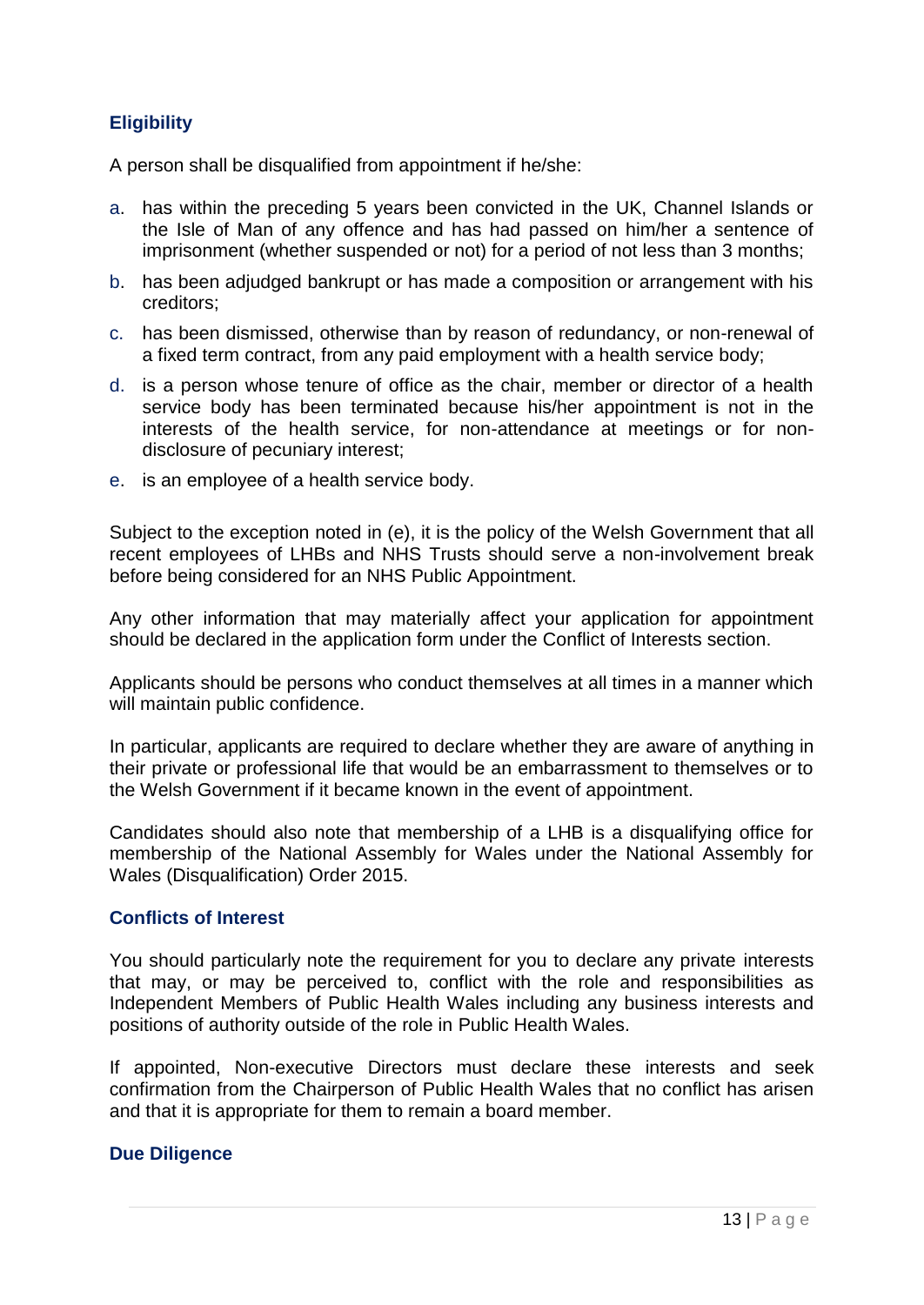Welsh Government Public Bodies Unit will undertake due diligence checks on all candidates successfully sifted to interview. This will include, but not necessarily be limited to social media and Internet searches. As a result, you may be asked questions at interview in relation to any due diligence findings.

### <span id="page-13-0"></span>**Standards in public life**

Non-executive Directors will be expected to adhere to the standards of good governance set for the NHS in Wales, which are based on the Welsh Government's Citizen Centred Governance Principles and incorporate Nolan's "Seven Principles of Public Life".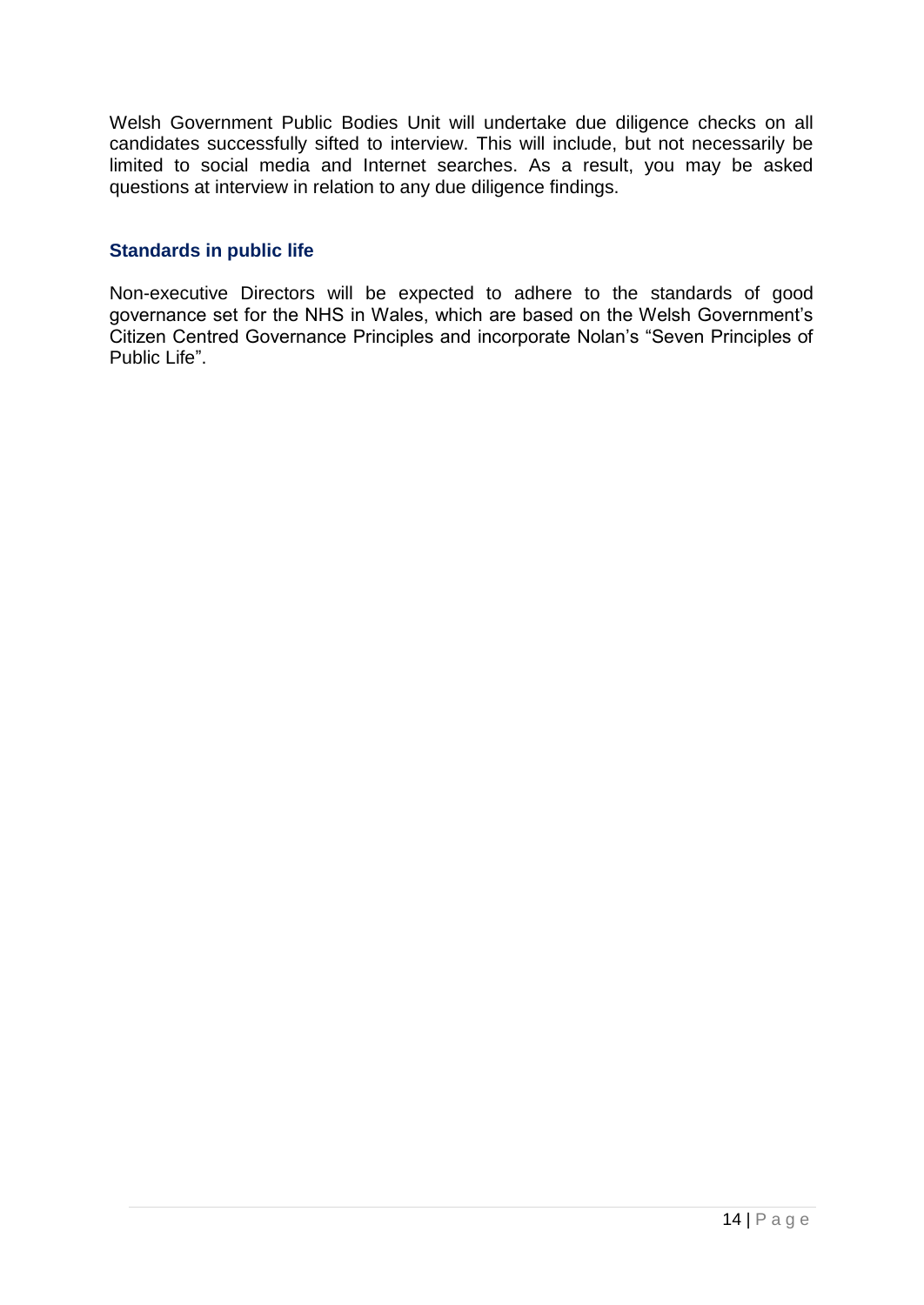# <span id="page-14-1"></span><span id="page-14-0"></span>**About Public Health Wales**

#### **Background**

Public Health Wales is the National Public Health Institute in Wales. Its vision is *Working to achieve a healthier future for Wales* and, in delivering this vision, it plays a pivotal role in driving improvements in population health and wellbeing, reducing health inequalities, improving healthcare outcomes, protecting the public and supporting the development of health in all policies across Wales.

The organisation works closely with communities, NHS organisations, local authorities, ministers and officials and a wide range of partners including the voluntary sector, housing, education and the police and criminal justice system. It also has an increasing role in supporting public health internationally as a World Health Organization Collaborating Centre and through its many relationships with international partners including the International Association of National Public Health Institutes.

It is an exciting time for public health in Wales with an innovative and progressive policy and legislative context that firmly places health, well-being and sustainability at the forefront of public services in Wales. Three significant drivers for this are the *Wellbeing of Future Generations (Wales) Act,* the *Programme for Government: Prosperity for All the national strategy* and *A Healthier Wales: our plan for health and social care*.

Our focus is very clear. In order to achieve improvements in health and well-being at scale and pace and reduce health inequalities in Wales, we will need to focus on what works, support our own national and local Public Health Wales people in thinking, engaging and working with partners differently and manage and deliver change well. We also need to support our partners including communities, workplaces, the NHS, local authorities, the third sector, police, fire and rescue and housing agencies in becoming public health advocates and champions within and across communities. Additionally, there is a need to modernise how we, and the wider public health system, engages, interacts and communicates with the general public and communities.

We have established a number of key strategic partnerships and collaborations to drive improvements in health, well-being and sustainability across Wales – with a particular focus on building resilience and the wider determinants. These include *CymruWellWales* a cross sector strategic partnership leading for Wales on the first 1000 Days and the Wales Adverse Childhood Experience (ACEs) Support Hub, the *Early Action Together* national programme with Public Health Wales and the police and criminal justice system to embed a public health approach to policing in Wales and a strategic *Health and Housing Partnership* for Wales.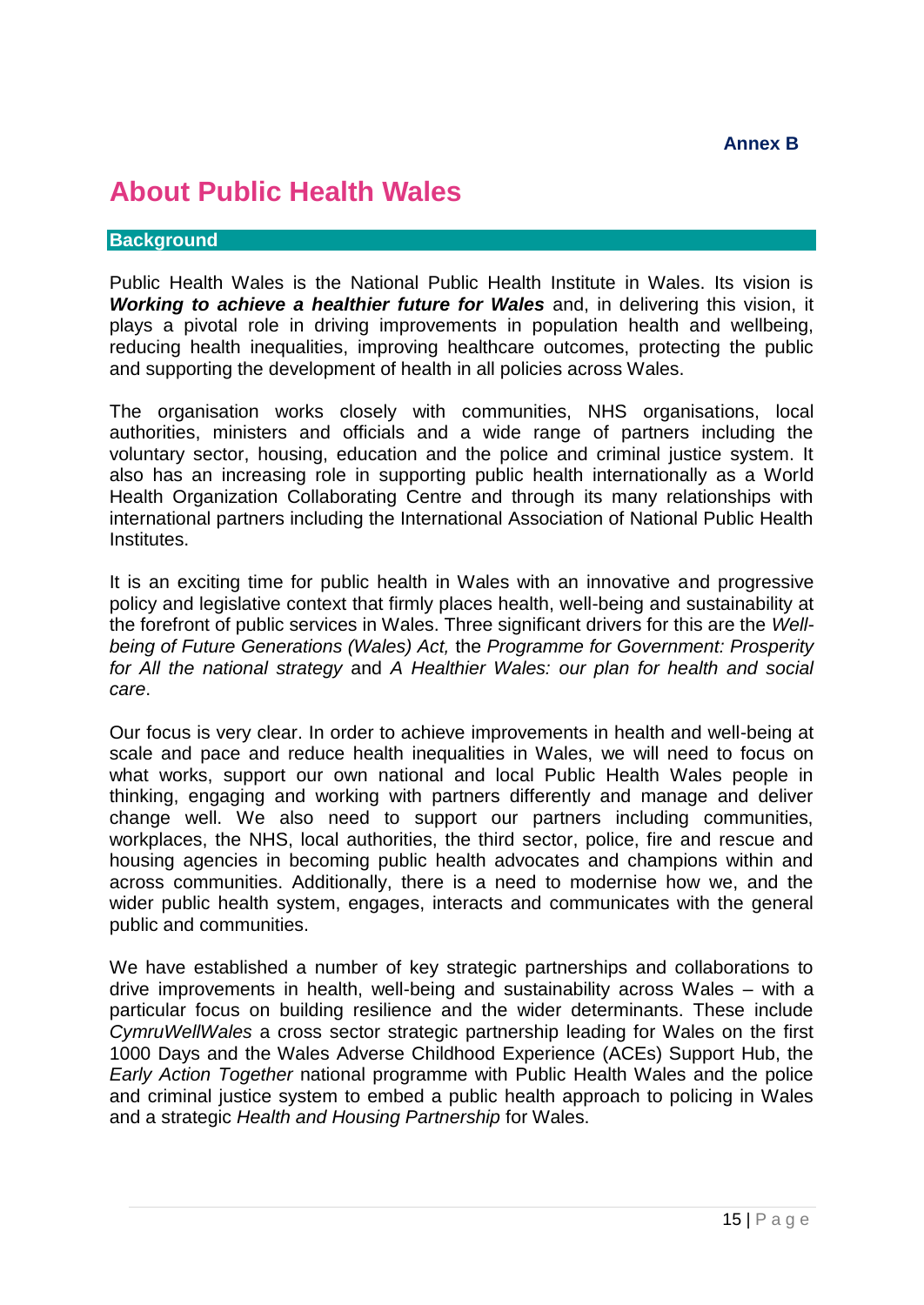#### **What we do**

The main functions of the organisation are as follows:

## *Providing Public Health Services:*

- **Delivering national screening programmes:** to assist the early detection, prevention and treatment of disease.
- **Protecting the public from harm:** providing information, advice and taking action to protect people from communicable disease and environmental hazards.
- **Providing a network of microbiology services**: to support the diagnosis and management of infectious diseases.
- **Safeguarding people:** providing expertise and strategic advice to help safeguard children and vulnerable adults.

#### *Improving Health and Well-being:*

- **Health improvement**: providing information, advice and taking action across sectors to promote health, prevent disease and reduce health inequalities.
- **Health Intelligence:** providing public health data analysis, evidence and knowledge to support approaches to improve health and wellbeing (this function is currently being moved into a new Knowledge Directorate in the organisation).
- **Primary, community and integrated care:** strengthening public health impact at a local level by supporting communities to help people to stay healthier for longer.
- ◆ **Development of a new Behaviour Change Unit for Wales –** this is being established during 2019/2020.

#### *Improving Healthcare Outcomes:*

- **NHS quality improvement and patient safety:** providing the NHS with information, advice and support to improve population outcomes for patients.
- **Delivering 1000 Lives Improvement Service:** national and local focused support to build capacity and capability across the NHS and improve the quality and safety of care provided locally.
- **Customised support for national healthcare programmes:** providing improvement expertise for national NHS healthcare programmes of work.

#### *Influencing Policy, Undertaking Research and International Development:*

- **Influencing policy:** to address the wider determinants of health in order to improve population health and wellbeing and reduce health inequalities.
- **Undertake and commission research and evaluation:** into effective public health action to inform current and future approaches, understand population need and mobilise knowledge (this function is being transferred into the new Knowledge Directorate).
- **International development:** working with partners in the wider UK, Europe and more broadly to support health in other countries, learn from effective public health approaches, evidence elsewhere, and share good practice from Wales.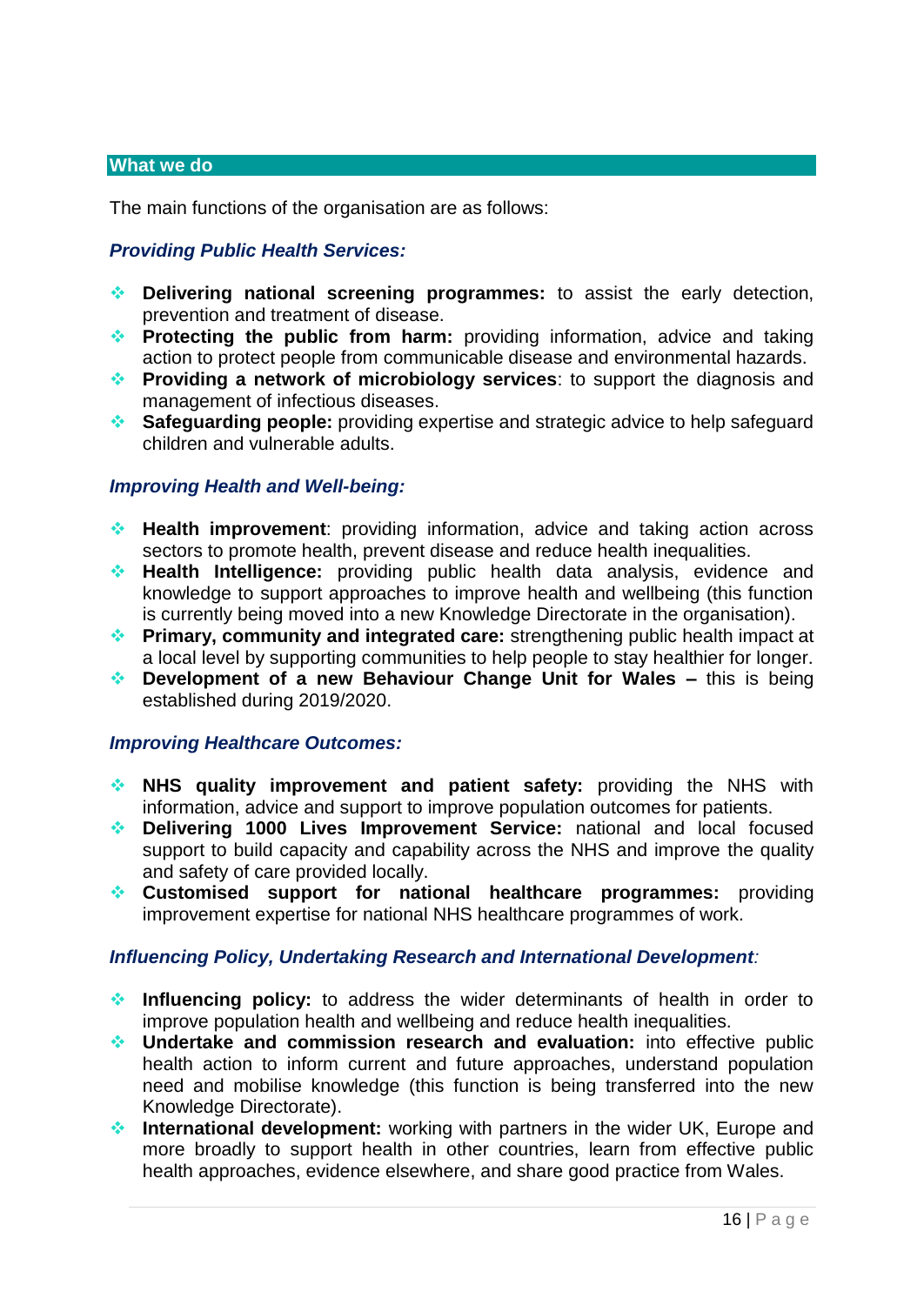#### **The World Health Organization Collaborating Centre** on investment for health and well-being.

We also have a range of corporative service support functions.

#### **Our Strategy**

With support from our staff, partners and the public of Wales, we have developed a Long Term Strategy covering 2018-2030. Please press Ctrl and click on the graphic below for further information.



This Strategy will enable us to focus on how we can best work with our partners to have maximum impact in improving health and wellbeing and reducing health inequalities in Wales.

The Executive Summary of our Strategic plan can be found on page 20.

## **Our Values**

Working together, with trust and respect, to make a difference.

## **Organisational Structure**

Public Health Wales has a new organisational structure to ensure that the organisation is suitably designed to deliver its strategic priorities and to add maximum value to improving health in Wales. The organisation is in the process of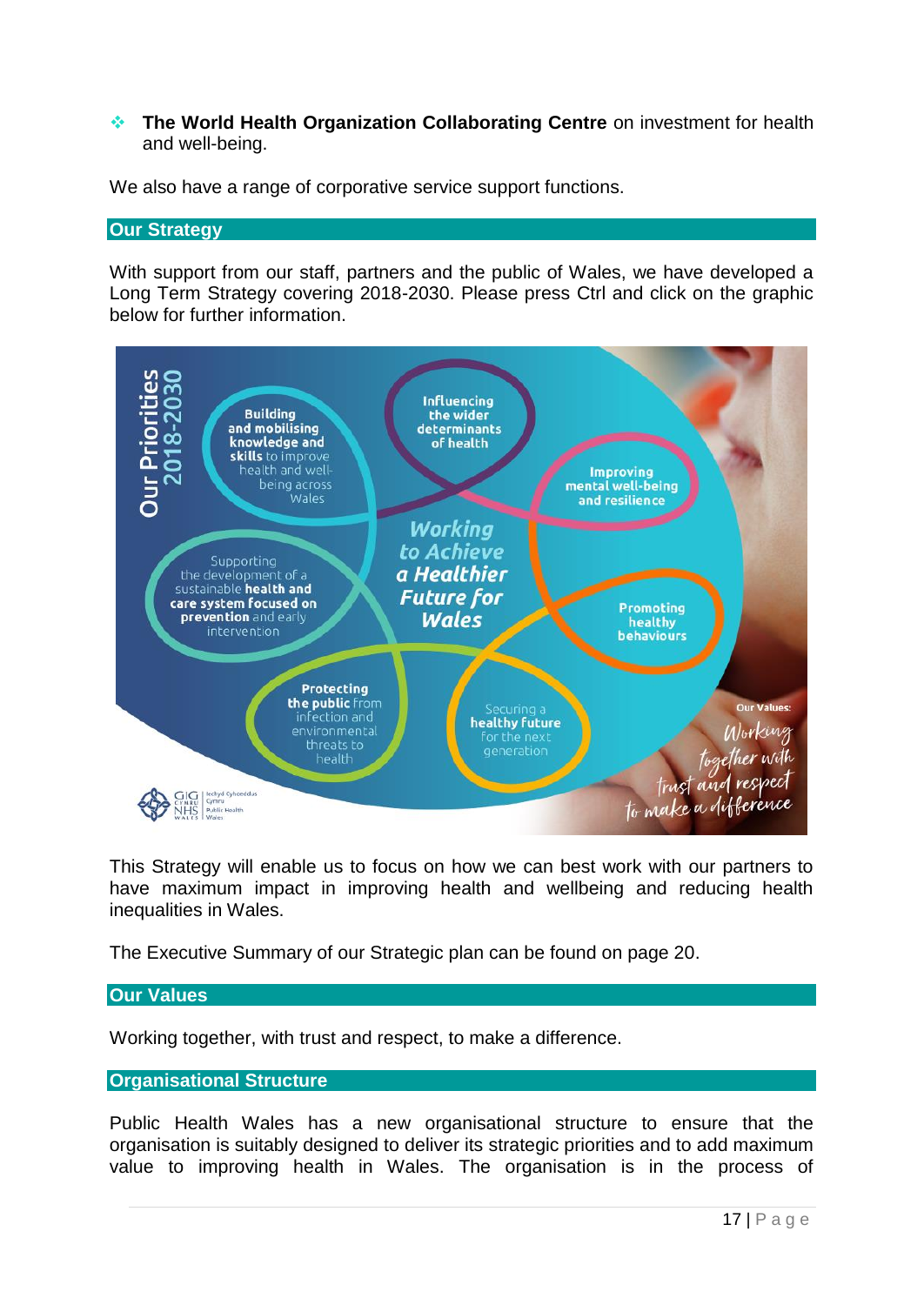implementing the new structure and therefore there is considerable exciting change taking place. Please refer to the organisational structure on page 19.

As a national organisation, there are extremely talented staff spread throughout Wales with the headquarters based in the heart of the capital city of Cardiff. Many of our staff are also based in offices and laboratories across Wales with some based in the premises of the seven health boards.

#### **Establishment Order**

Public Health Wales was established as an NHS Trust on 1 October 2009. Its functions as set out in its Establishment Order are to:

- (a) manage and provide to or in relation to the health service in Wales a range of public health, health protection, healthcare improvement and health advisory services, child protection services, microbiological laboratory services and services relating to the surveillance, prevention and control of communicable diseases
- (b) develop and maintain arrangements for making information about matters related to the protection and improvement of health in Wales available to the public in Wales; to undertake and commission research into such matters and to contribute to the provision and development of training in such matters
- (c) undertake the systematic collection, analysis and dissemination of information about the health of the people of Wales in particular including cancer incidence, mortality and survival; and incidence of congenital anomalies
- (d) manage, provide, co-ordinate, monitor, evaluate and conduct research into screening for a range of health conditions and health related matters.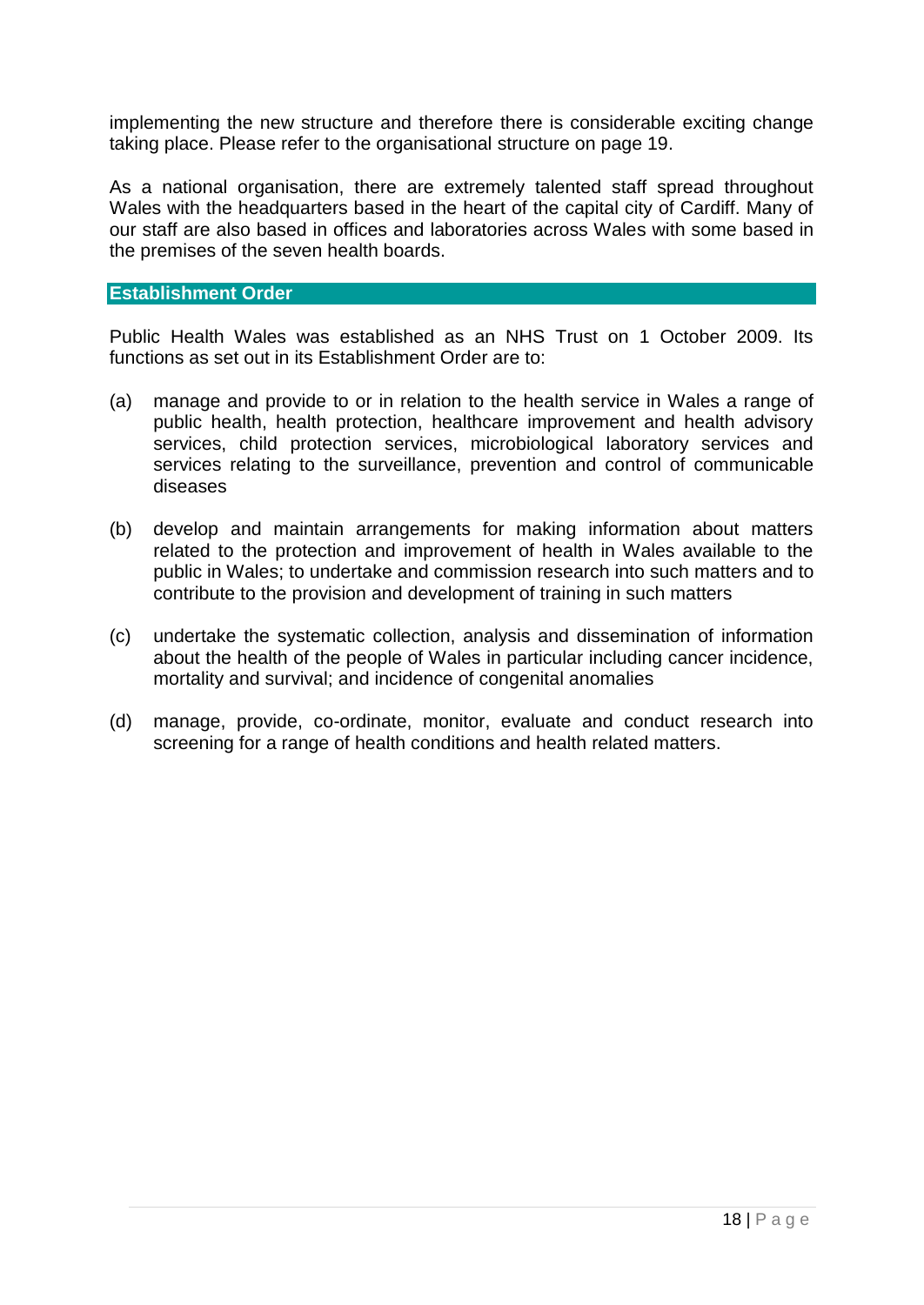# **Membership of the Board**

The **[Board](https://phw.nhs.wales/about-us/board-and-executive-team/board-papers/board-meetings/2021-2022/27-may-2021/board-papers-27-may-2021/4-2a-board-270521-integrated-performance-report-cover/)** is a unitary Board comprising both Executive and Non-Executive Directors. The following table lists the members of our Board and additional members of the Executive Team.

| <b>Non-Executive Directors</b>                                                                                |                                   |  |  |  |
|---------------------------------------------------------------------------------------------------------------|-----------------------------------|--|--|--|
| Chairperson                                                                                                   | <b>Jan Williams OBE</b>           |  |  |  |
| Vice-Chairperson                                                                                              | <b>Kate Eden</b>                  |  |  |  |
| <b>Non-Executive Director</b>                                                                                 | <b>Diane Crone</b>                |  |  |  |
| <b>Non-Executive Director</b>                                                                                 | Judi Rhys OBE                     |  |  |  |
| <b>Non-Executive Director</b>                                                                                 | Sian M Griffiths OBE              |  |  |  |
| <b>Non-Executive Director</b>                                                                                 | <b>Mohammed Mehmet</b>            |  |  |  |
| <b>Non-Executive Director</b>                                                                                 | <b>Dyfed Edwards</b>              |  |  |  |
| <b>Executive Directors</b>                                                                                    |                                   |  |  |  |
| <b>Chief Executive</b>                                                                                        | Dr Tracey Cooper                  |  |  |  |
| Deputy Chief Executive/ Executive Director of<br><b>Operations &amp; Finance</b>                              | <b>Huw George</b>                 |  |  |  |
| National Director Health Protection and<br>Screening Services, Executive Medical Director                     | Dr Fu-Meng Khaw                   |  |  |  |
| <b>Executive Director of Policy and International</b><br>Health / director of the WHO Collaborating<br>Centre | <b>Professor Mark Bellis</b>      |  |  |  |
| Executive Director of Quality, Nursing and Allied<br><b>Health Professionals</b>                              | <b>Rhiannon Beaumont-</b><br>Wood |  |  |  |
| <b>Other members of the Executive Team</b>                                                                    |                                   |  |  |  |
| Transitional Director of Health and Wellbeing                                                                 | <b>Sally Attwood</b>              |  |  |  |
| Director of People and Organisational<br>Development                                                          | <b>Neil Lewis</b>                 |  |  |  |
| Director for NHS Quality Improvement and<br>Patient Safety/ Director Improvement Cymru                        | Dr John Boulton                   |  |  |  |
| National Director for Public Health Knowledge<br>and Research                                                 | lain Bell                         |  |  |  |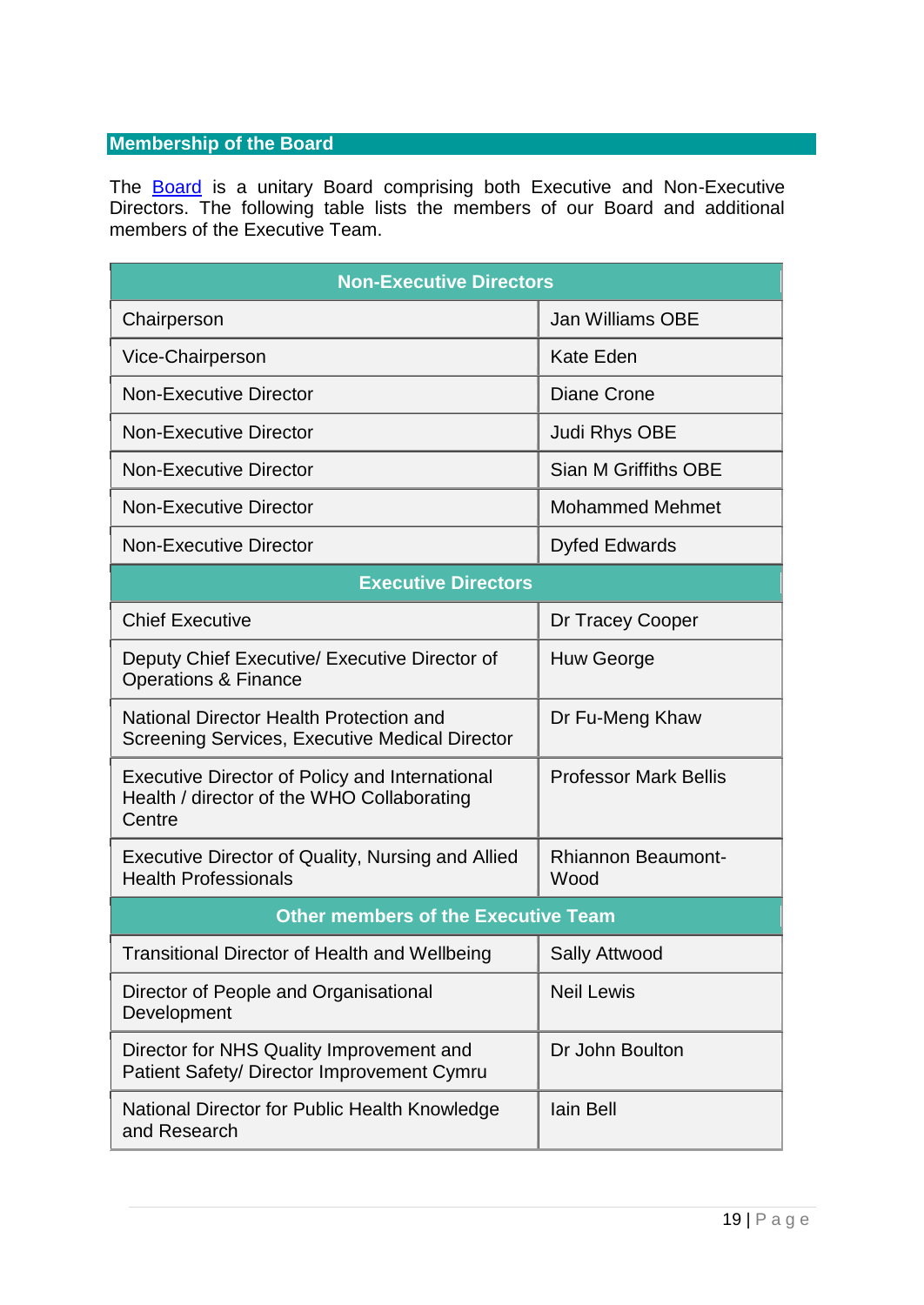| <b>Board Secretary</b>                          |                      |
|-------------------------------------------------|----------------------|
| Board Secretary and Head of Board Business Unit | <b>Helen Bushell</b> |

# **Further Information**

Web: [www.publichealthwales.org](http://www.publichealthwales.org/) Email:<mailto:general.enquiries@wales.nhs.uk> Twitter: @PublichealthW Facebook: [www.facebook.com/#!/PublicHealthWales](http://www.facebook.com/#!/PublicHealthWales)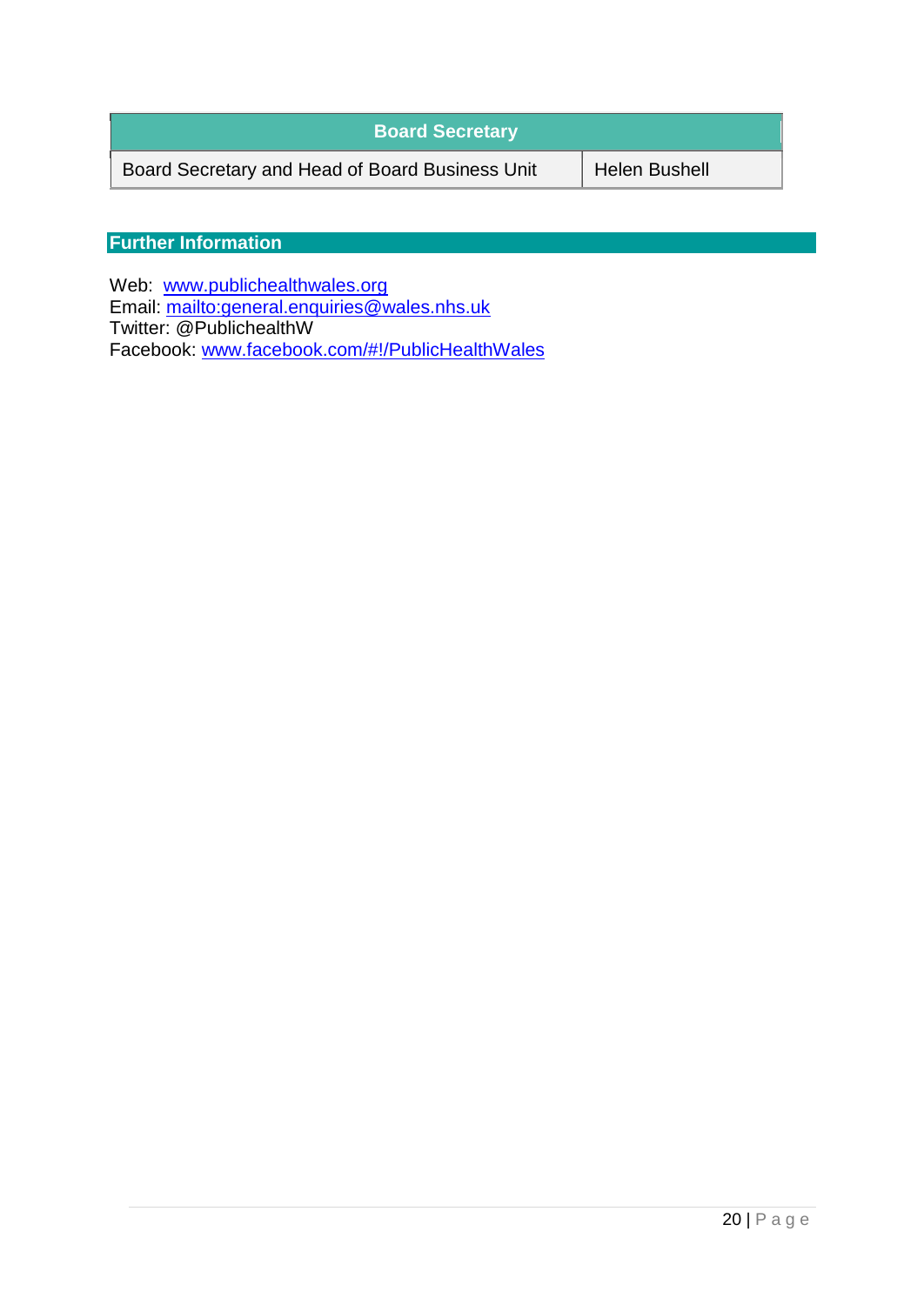# **Public Health Wales Organisational Structure**

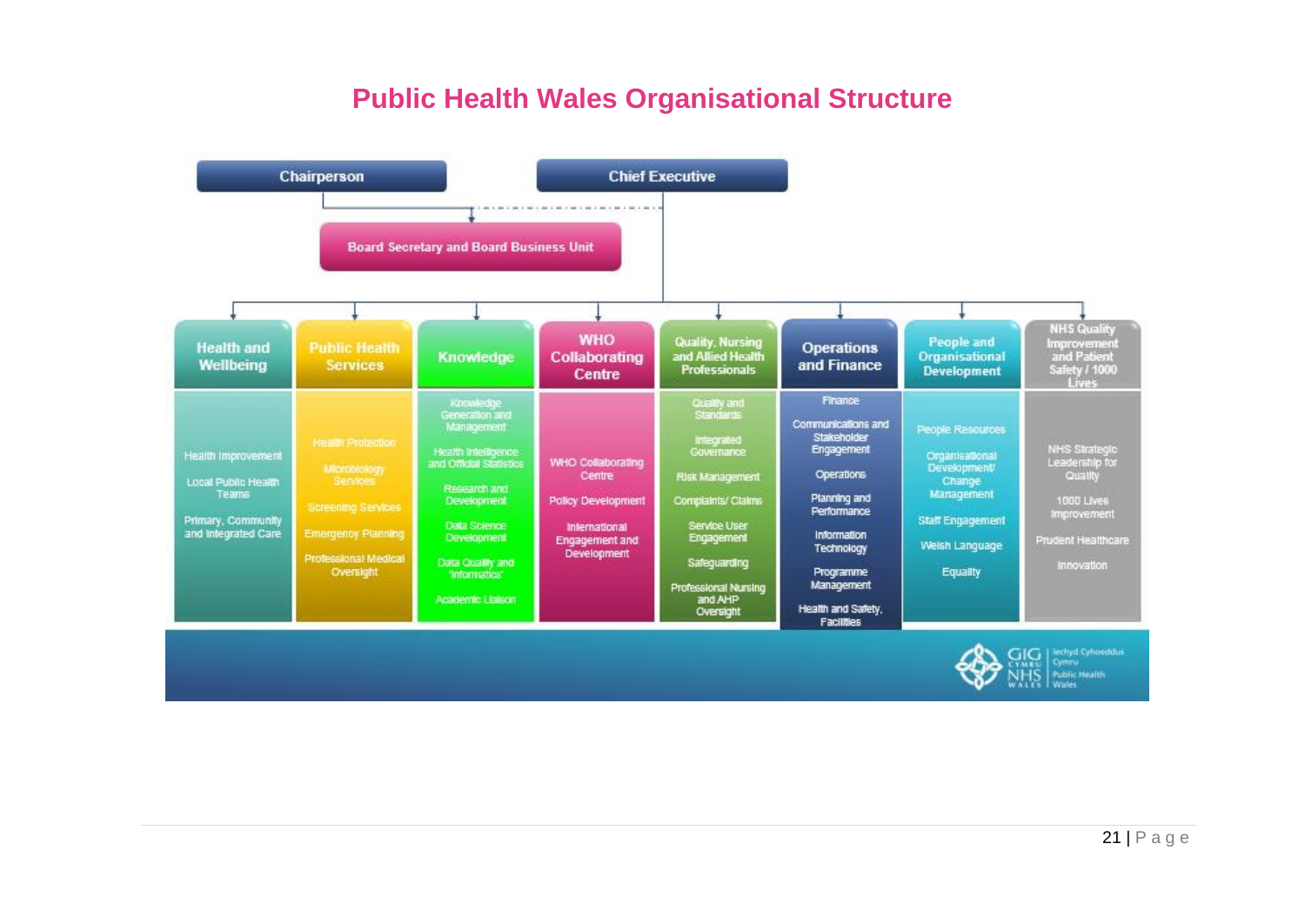# **Strategic Plan Executive Summary**

<span id="page-21-0"></span>This strategic plan is the first three-year plan to deliver our new Long Term Strategy, which spans from 2018 to 2030. It details the actions we will take over the next three years to work towards the delivery of our new Long Term Strategy and how we intend to achieve our purpose of **'***Working to achieve a healthier future for Wales'*.

It demonstrates how we will focus our efforts, through the delivery of our seven strategic priorities, on making the maximum difference to the health and well-being of our present and future generations. Since the early phase of the COVID-19 pandemic, our Strategic Plan was paused while the organisation aligned itself to deliver the health protection response. Gradually, further work has commenced on a number of other strategic priorities and we recently approved an in-year variation to the former [Operational Plan.](https://phw.nhs.wales/topics/latest-information-on-novel-coronavirus-covid-19/staff-information-page1/public-health-wales-operational-plan/) During 2021/22, we are in the process of reviewing and refreshing our Long Term Plan.

The focus of our work will be on the delivery of our strategic priorities, which we consider to be our well-being objectives as outlined in the Well-being of Future Generations (Wales) Act. These are set out below:

## **Our Strategic Priorities/ well-being objectives**

#### **1. Influencing the wider determinants of health**

We will collaborate with others to understand and improve factors that impact on everyone's health. This will include a focus on key determinants including family, friends and communities, housing, education and skills, good work, money and resources and also our surroundings.

#### **2. Improving mental-well-being and building resilience**

We will help everybody realise their full potential and be better able to cope with the challenges that life can bring. Population approaches to improving mental well-being help individuals to realise their full potential; cope with the challenges that life throws at them; work productively; and contribute to their family life and communities. Good mental well-being impacts physical as well as mental health and has the potential to influence related inequalities in health.

### **3. Promoting healthy behaviours**

We will understand the drivers of unhealthy behaviour and make healthy choices easier for people. By rapidly reducing smoking prevalence, increasing physical activity, promoting healthy weight, and preventing harm from a range of behaviours including substance use we will reduce the burden of disease and help reduce health inequalities arising from long term conditions such as obesity, cancers, heart conditions, stroke, respiratory disease and dementia.

#### **4. Securing a healthy future for the next generation through a focus on early years**

We will work with parents and services to ensure the best start in life for all children in Wales. Early years are defined in policy in Wales as the period from pregnancy to seven years of age. A child's early years are a key time to ensure good outcomes later in life including better learning, access to good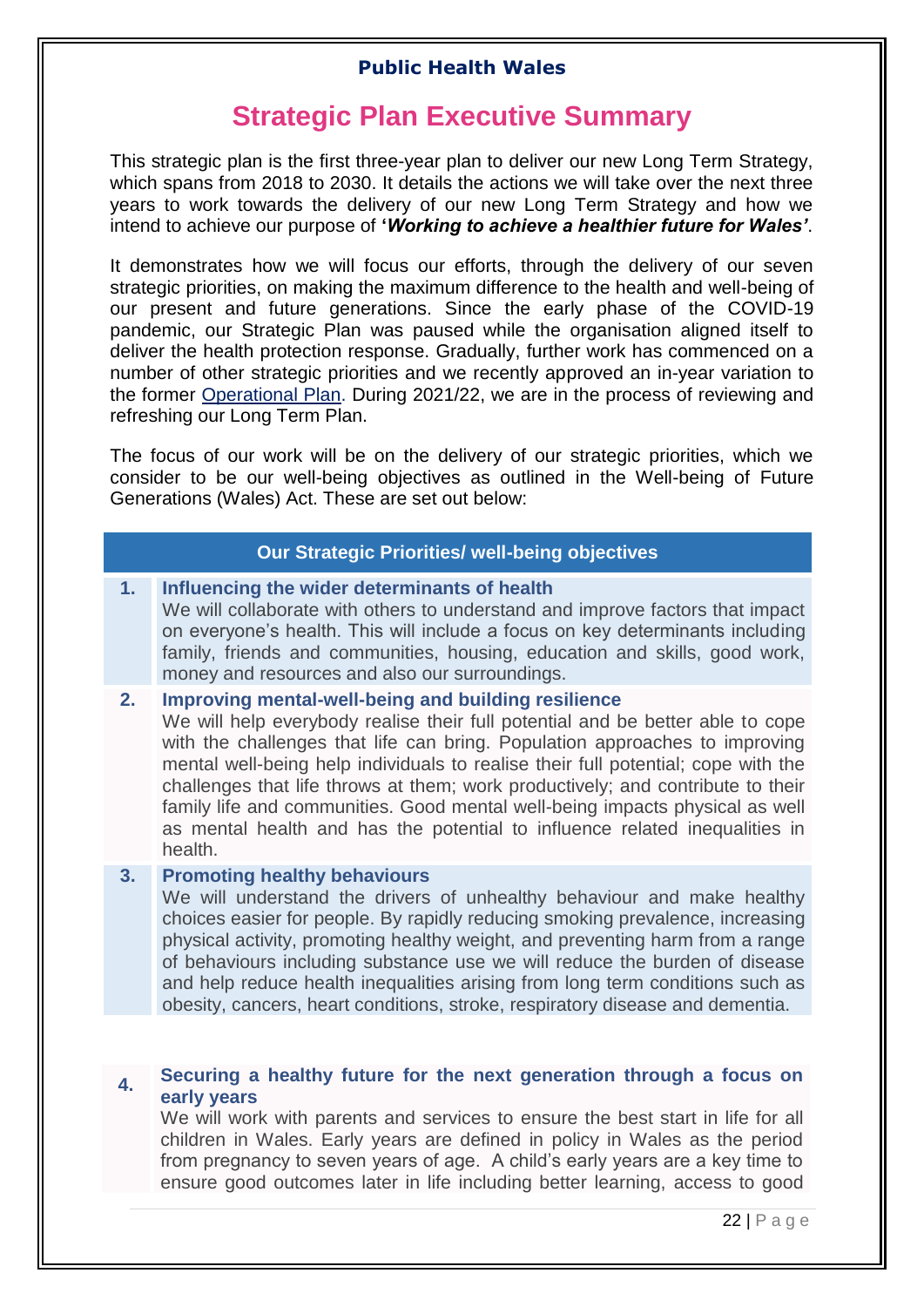work and a fulfilling life.

- **5. Protecting the public from infection and environmental threats to health** We will apply our expertise to protect the population from infection and threats from environmental factors, working in collaboration with others to mitigate these risks to human health. This will involve early detection, good planning and application of resource in collaboration with others to provide an effective response for our population.
- **6. Supporting the development of a sustainable health and care system focused on prevention and early intervention**

We will work alongside our partners to support the development of sustainable and accessible health and care systems focused on prevention and early intervention. This will include a focus on national population-based screening, reducing variation and inequality in care and harm in its delivery and supporting care moving closer to the home.

**7. Building and mobilising knowledge and skills to improve health and well-being across Wales**

We will develop the skills, policy, evidence-based knowledge to help us and our partners improve health and well-being. Through our work, we will enable the timely generation, review and communication of local, national and international knowledge to effectively improve, protect and sustain the health of current and future generations in Wales. We will inform policy and practice through expert, impartial, trusted intelligence leading a whole-system, crosssector approach for population health.

# <span id="page-22-0"></span>**The challenges we face**

Prior to the COVID-19 pandemic, we had made great strides in improving the health of the population in recent years. Our population is living longer than ever before. Like many other countries, we face increasing challenges about how to stay healthy as we get older. We also continue to have intractable health inequalities across different parts of Wales. This means that we are not as healthy as we could be as we age. Some of us also need significant support and this contributes to serious challenges in the sustainability of health and care services in Wales. Obviously, the pandemic has had a substantial impact on health in Wales and we are focused now in understanding and advising on how best to mitigate the socio-economic and health harms that have accrued as a result of the pandemic. 30 | P a g e Despite this, we have a significant opportunity to meet these challenges head on by working together across all parts of society and sectors. This must be done in a way that builds enablement and trust and focuses on what we know will bring about the best health and well-being for our people. In this context, we have taken time to understand what works best in the long term. This will help us to focus and prioritise our collective efforts to improve the health and well-being of the people of Wales. This picture of health in Wales will only become more complex in coming years if what we do in the future is the same as we have done in the past.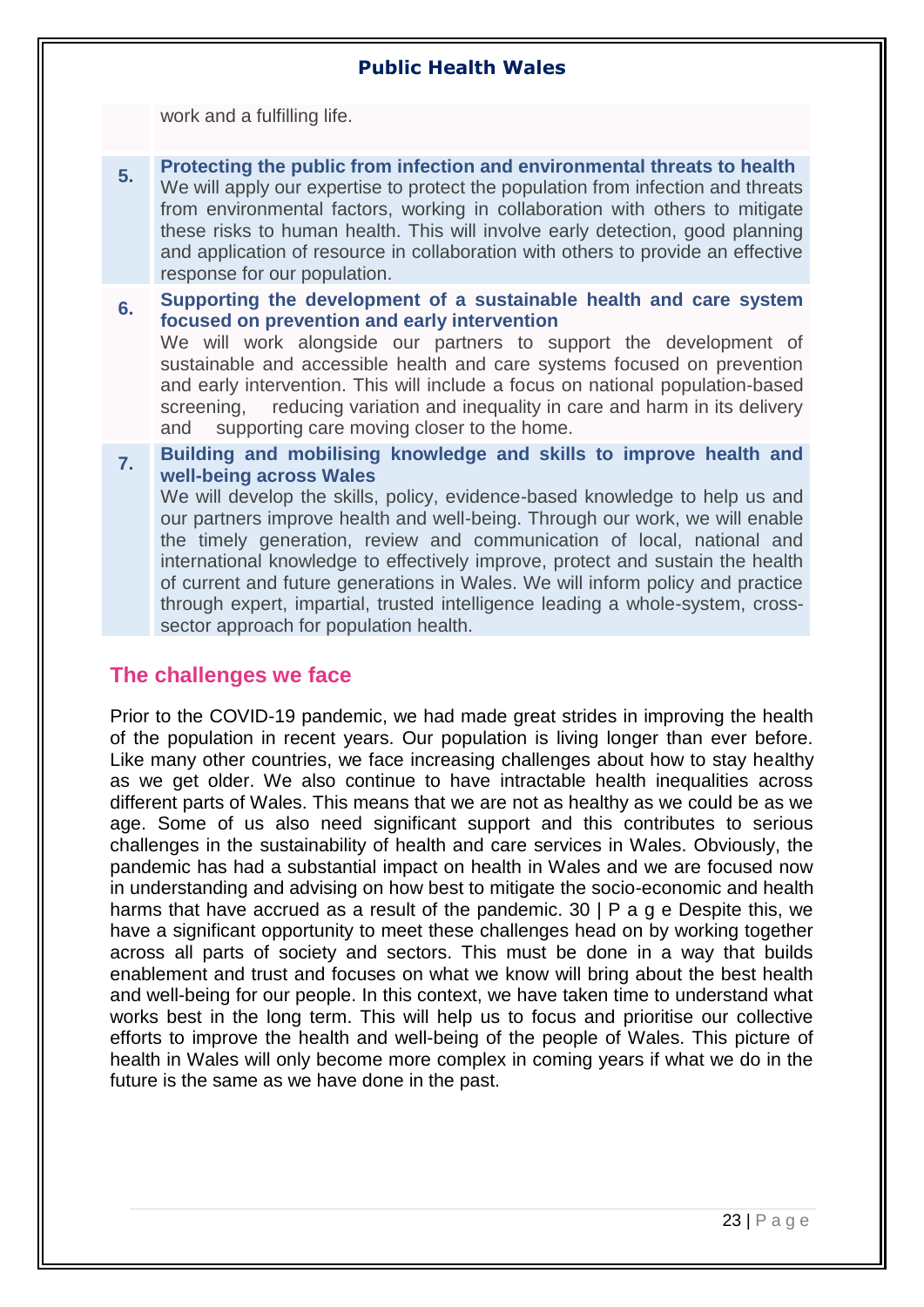# <span id="page-23-0"></span>**Our opportunities to make a difference**

We do not underestimate these challenges, but we believe that we have significant opportunities to deliver tangible improvements for the people of Wales at a pace and scale not previously seen. We must look to utilise and maximise our collective assets, develop and nurture close collaborations between Public Health Wales, academia and partners across the wider research infrastructure in Wales and embrace the principles of sustainability and prudent healthcare and the unique opportunities presented by the Well-being of Future Generations Act (Wales) Act 2015.

The Well-being of Future Generations Act gives us exciting opportunities to work across boundaries and with people and partners that we have not previously worked closely with and continue to enable us to introduce a fundamental shift in the way we work.

We will do this by continuing to embrace the five ways of working set out in the Act. These are:









*Long term Prevention Integration Collaboration Involvement*

Examples of how we are embedding the five ways of working are detailed within our plan and further case studies and examples can be found in our refreshed Well-being Statement. We have also set out in the detail of the plan how each strategic priority/ well-being objective aligns to the goals and five ways of working in the Act and what we will be doing to deliver them over the next few years.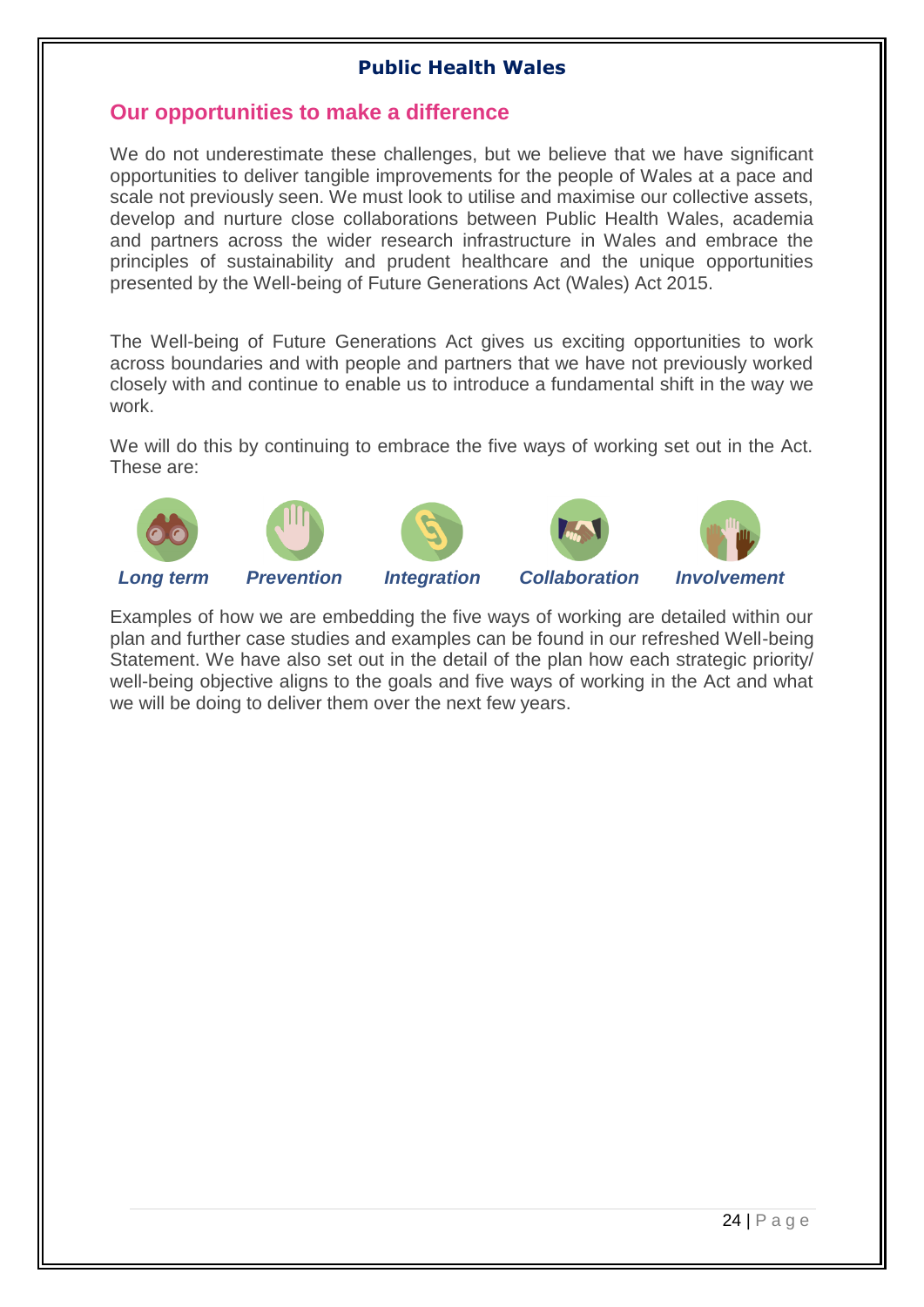# <span id="page-24-0"></span>**The NHS in Wales**

The health of the people of Wales continues to improve. Significant progress has been made against the big killers of cancer and heart disease in the past 20 years. Male premature deaths from heart disease have reduced by 60 per cent since 1991. There has been considerable success in concerted efforts against smoking, alcohol and substance misuse and risk behaviours. This has resulted in year on year improvement in health outcomes as a nation.

Despite this progress, there is more to do and there remains a commitment and aspiration to work together to further reduce the impact of ill health.

There remain considerable challenges in levelling the health status for the whole population. Traditional, stubborn, pockets of deprivation exist in different parts of the country. The aim of Welsh Government is to tackle the inequalities that exist in Wales by pursuing a health in all policy approach, supported by coordinated and determined research and intelligence. The recently passed Well-being of Future Generations (Wales) Act is ground breaking legislation that places health and sustainability firmly in the fabric of public services in Wales in order to build a healthier, happier and fairer Wales.

The NHS in Wales was reconfigured with the formation of seven health boards taking responsibility for the planning and delivery of all services in their areas – from primary to tertiary care. There is an ideal opportunity to build this on the platform of a prevention-based integrated model that focuses on keeping people healthier for longer.

Wales faces similar pressures to the NHS in the rest of the UK. Moreover, in a time of serious economic stringency the financial challenge faced by the NHS and public services in Wales is a formidable one which necessitates a radical re-appraisal in the way in which health and care services are provided and delivered to the people of Wales. We need to ensure that, over the next few years, significant work is done to continue to modernise services and secure a sustainable health service which meets the ever growing demand. This must be achieved in the context of helping people to stay healthier for longer

## <span id="page-24-1"></span>**Government**

The [Welsh Government](https://wales.com/) was established in 1999 following a referendum the previous year. The Welsh Government has gathered further powers since and is now able to pass laws on all subjects in the 20 devolved areas without first needing the agreement of the UK Parliament. Economic development, health, education, local government, transport, planning and culture are among the devolved issues so, working nationally and locally, Public Health Wales has access to both policy levers and local delivery systems. There are 22 unitary local authorities in Wales and a range of all Wales institutions covering public life in the country.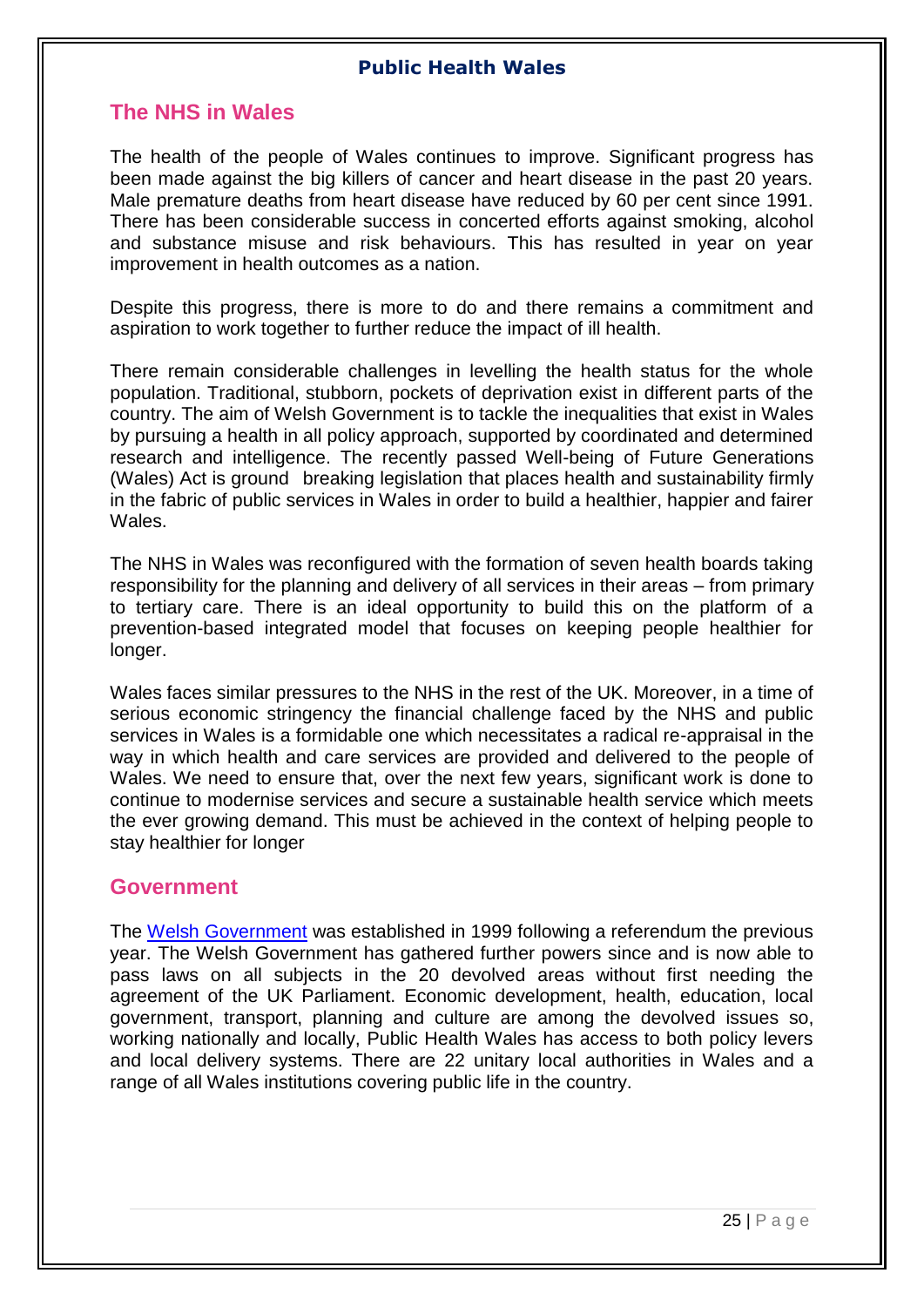### **Annex C**

#### <span id="page-25-1"></span><span id="page-25-0"></span>**The selection process**

The selection panel will assess your application form in terms of your CV and personal statement to determine whether you meet the criteria for the role, and whether or not you will be invited to interview. The panel can rely only on the information you provide in your CV and personal statement to assess whether you have the skills and experience required. Please ensure that you provide evidence to support how you meet all of the criteria and questions asked to complete as part of your personal statement.

The selection panel will consist of Geraldine Buckley, Welsh Government and Jan Williams, Chair of the Public Health Wales NHS Trust. The Independent Panel Member is to be confirmed.

Candidates invited for interview will also be asked to attend a Stakeholder Panel, which will take place on the same day as the interview. The Panel membership is to be confirmed.

Your application may be "long-listed", subject to the volume of applications received, before it is passed to the shortlisting panel for consideration. You should be aware that in this situation, your application might not be considered in full by the entire selection panel.

We anticipate that during the week commencing 8 November 2021 the panel will have decided who will be invited for interview during the week commencing 6 December 2021.

The panel will select for interview only the strongest applicants who it feels have demonstrated that they best meet the criteria as asked to demonstrate in the personal statement. However, if you have applied under the guaranteed interview scheme and you meet the minimum essential criteria for the post, then you will also be invited for interview.

If you are invited to interview and if the interview date is not already provided in this information pack, we will aim to provide you with as much notice as we can of the interview date. If you are unable to make the arranged interview date, we will endeavour to re-arrange it but it might not be possible due to time constraints within the appointment timetable or selection panel availability.

You will receive email communication from the Appoint system to let you know whether or not you have been invited to be interviewed.

If invited to interview, the panel will question you about your skills and experience, asking specific questions to assess whether you meet the criteria set out for the post. The appointment process as well as an interview may include further assessment of suitability for the role. Further information will be provided in advance to those called for interview.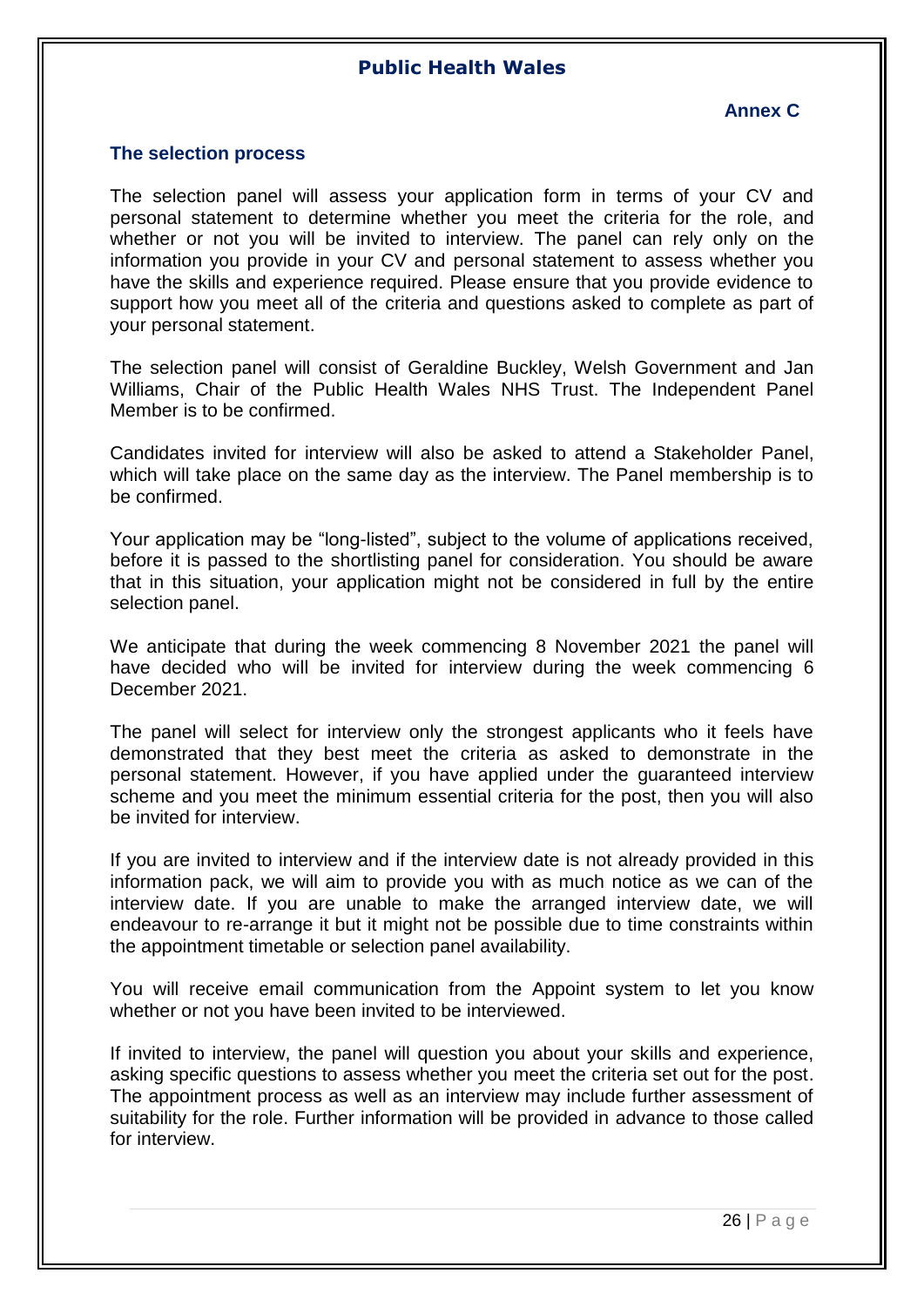Candidates who the panel believe are 'appointable', will be recommended to the Minister for Health and Social Services who will make the final decision. The Minister for Health and Social Services may choose to meet with appointable candidates before making a decision. If he does, he will meet all candidates in the presence of the selection panel chair or their nominated representative. There will be a time gap between interview and a final appointment decision being made. Candidates who have been interviewed will be kept informed of progress.

If you are successful, you will receive a letter from the Minister for Health and Social Services appointing you as an Independent Member of Public Health Wales, which will confirm the terms on which the appointment is offered.

If you are unsuccessful at interview, you will be notified by Welsh Government. We appreciate it takes a lot of time and effort to apply for roles and that feedback is a valuable part of the process. As a result, the letter will provide the details of who you may approach for feedback on your interview and application, if you so wish

#### **Queries**

For queries about your application, please contact [Publicappointments@gov.wales](mailto:Publicappointments@gov.wales)

#### **Regulation by the Commissioner for Public Appointments**

The Commissioner regulates and monitors appointments to public bodies listed on the latest Order in Council to ensure procedures are fair, open and transparent and based on merit. More information about the role of the Commissioner and his Code of Practice is available from

[http://publicappointmentscommissioner.independent.gov.uk](http://publicappointmentscommissioner.independent.gov.uk/)

#### **If you are not completely satisfied**

The Welsh Government will aim to process all applications as quickly as possible and to treat all applicants with courtesy. If you have any complaints about the way your application has been handled, please contact [Publicappointments@gov.wales.](mailto:Publicappointments@gov.wales)

If after receiving a comprehensive response from the Welsh Government you are still concerned, you can write to the Commissioner for Public Appointments. Please contact:

The Commissioner for Public Appointments 1 Horse Guards Road London SW1A 2HQ Tel: 0207 271 0849

**Email**: [publicappointments@csc.gsi.gov.uk](mailto:publicappointments@csc.gsi.gov.uk)